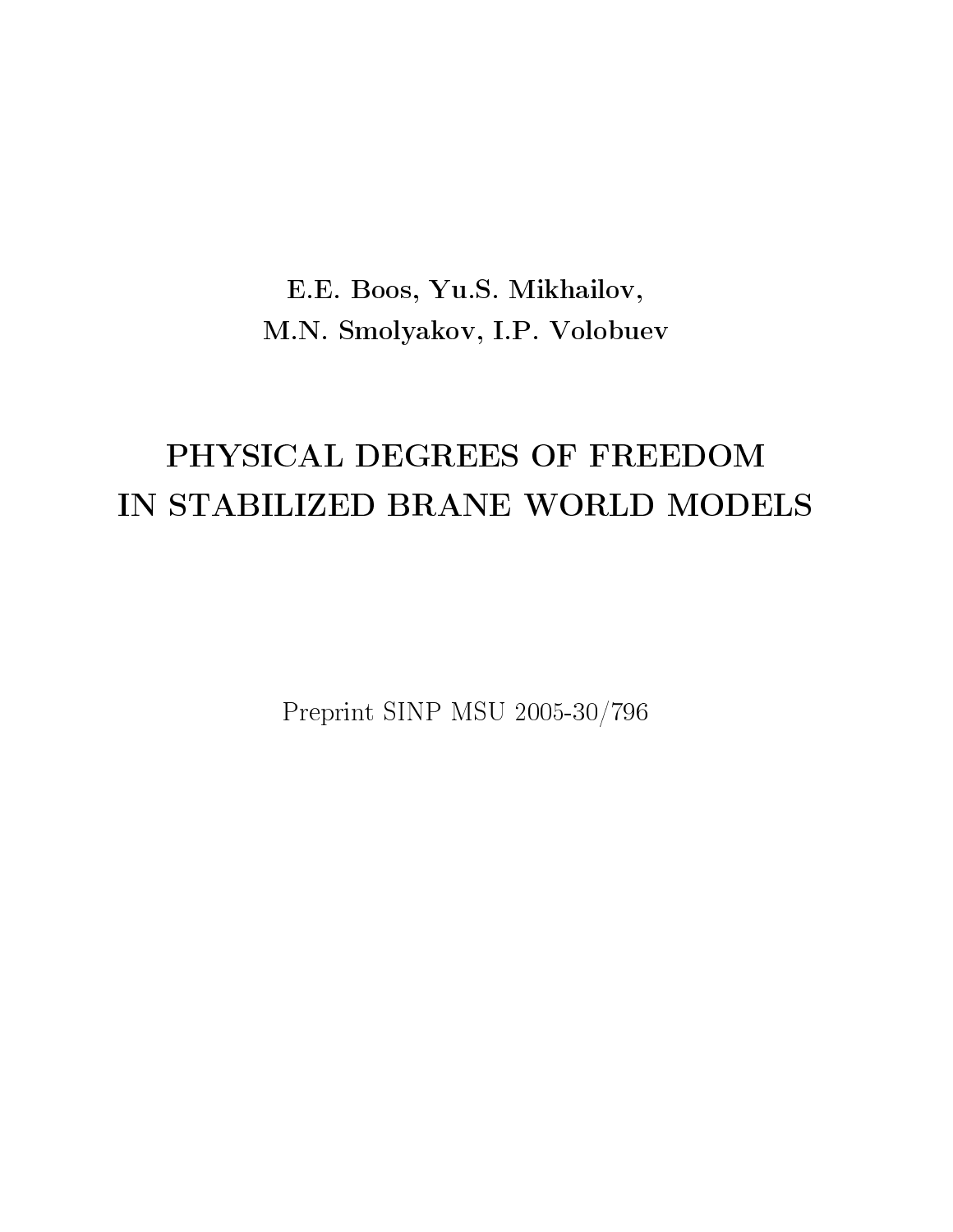## D.V. SKOBELTSYN INSTITUTE OF NUCLEAR PHYSICS

# E.E. Boos, Yu.S. Mikhailov<sup>1</sup>, M.N. Smolyakov, I.P. Volobuev

# PHYSICAL DEGREES OF FREEDOM IN STABILIZED BRANE WORLD MODELS

Preprint SINP MSU 2005-30/796

<sup>&</sup>lt;sup>1</sup>Physics Department, M.V. Lomonosov Moscow State University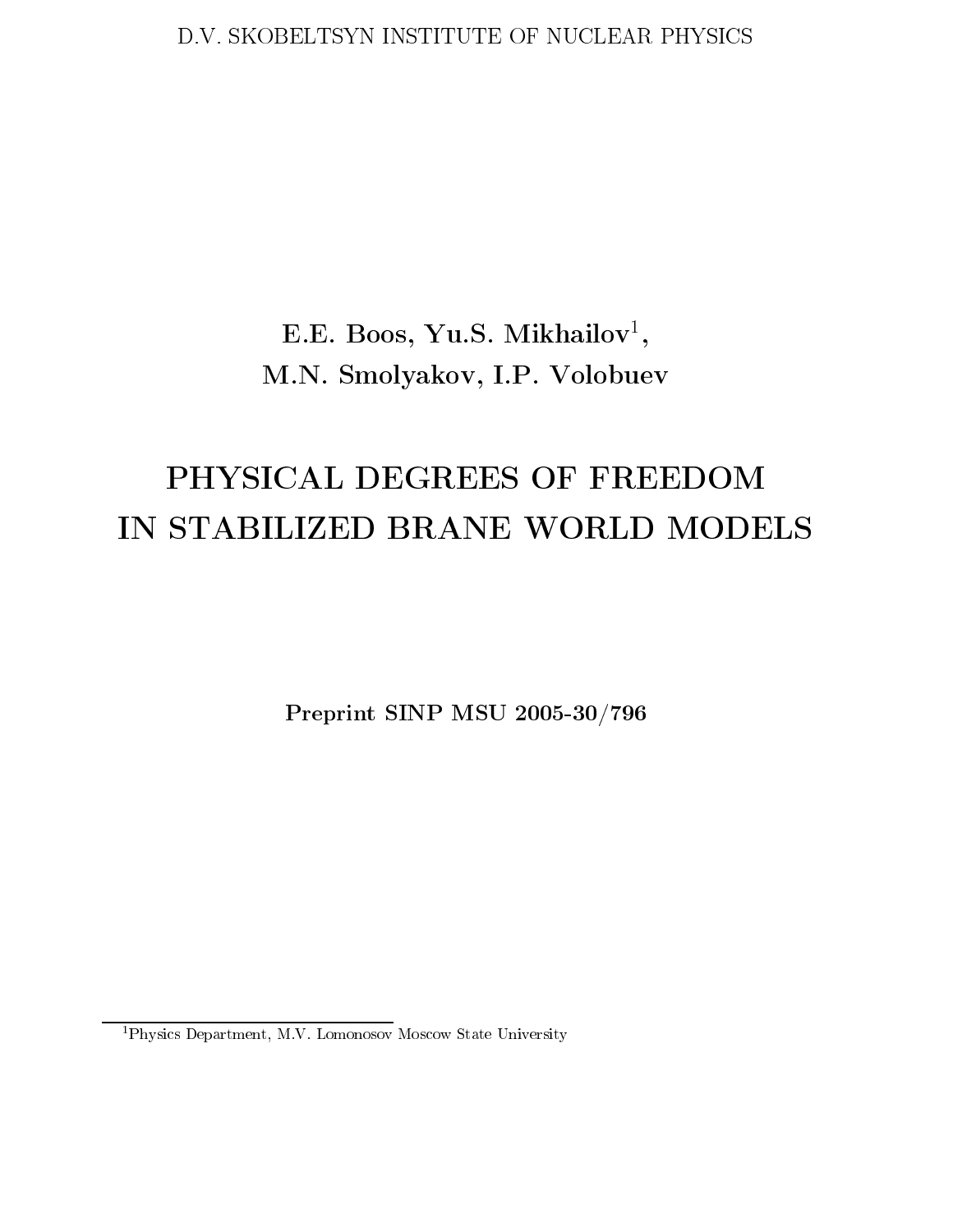## Boos E.E., Mikhailov Yu.S., Smolyakov M.N., Volobuev I.P.

e-mail: volobuev@theory.sinp.msu.ru

Physical degrees of freedom in stabilized brane world models Preprint SINP MSU 2005-30/796

## Abstract

We consider brane world models with interbrane separation stabilized by the Goldberger-Wise scalar field. For arbitrary background, or vacuum configurations of the gravitational and scalar fields in such models, we construct the second variation Lagrangian, study its gauge invariance, find the corresponding equations of motion and decouple them in a suitable gauge. We also derive an effective four-dimensional Lagrangian for such models, which describes the massless graviton, a tower of massive gravitons and a tower of massive scalars. It is shown that for a special choice of the background solution the masses of the graviton excitations may be of the order of 1 TeV, the radion mass of the order of 100 GeV, the inverse size of the extra dimension being 1 TeV. In this case the inverse coupling of the radion to matter on the negative tension brane is of the order of 50 TeV.

## Боос Э.Э., Волобуев И.П., Михайлов Ю.С., Смоляков М.Н.

# Физические степени свободы в стабилизированных моделях мира на бране Препринт НИИЯФ МГУ 2005-30/796

## Аннотация

Рассмотрены модели мира на бране, в которых расстояние между бранами стабилизировано с помощью скалярного поля Гольдбергера-Вайза. Для произвольной вакуумной конфигурации гравитационного и скалярного поля в таких моделях построен лагранжиан второй вариации, изучена его калибровочная инвариантность, найдены и расцеплены в подходящей калибровке соответствующие уравнения движения. Также получен эффективный четырехмерный лагранжиан для таких моделей, описывающий безмассовый гравитон, набор массивных гравитонов и набор массивных скалярных полей. Показано, что при определенном выборе фонового решения массы гравитационных возбуждений могут быть порядка 1 ТэВ, масса радиона – порядка 100 ГэВ, а обратный размер дополнительного измерения оказывается порядка 1 ТэВ. В этом случае обратная константа связи редиона с материей на бране с отрицательным натяжением оказывается порядка 50 ТэВ.

> (c) E.E. Boos, Yu.S. Mikhailov, M.N. Smolyakov, I.P. Volobuev, 2005 © SINP MSU, 2005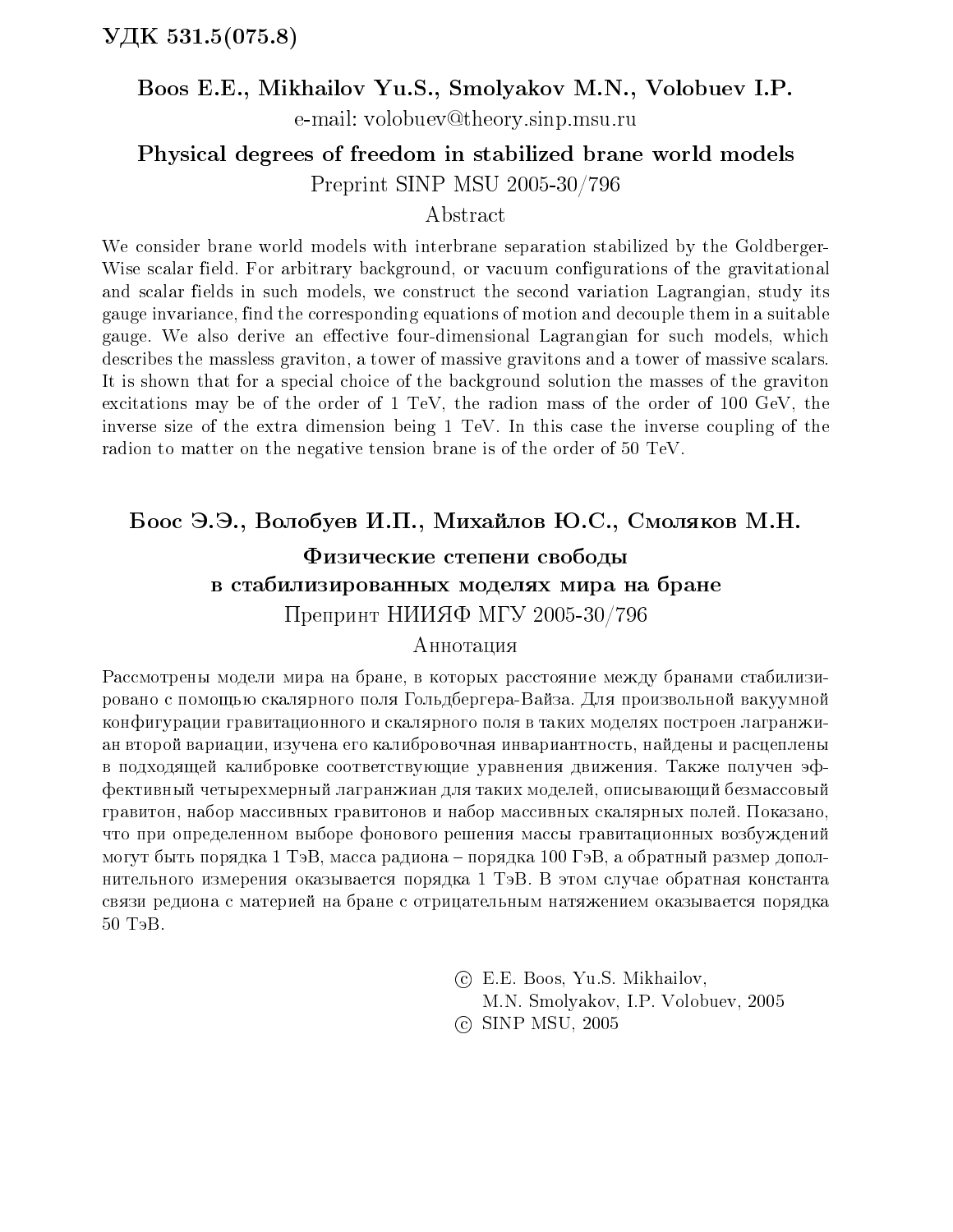#### Introduction  $\mathbf{1}$

Brane world models and their phenomenology have been widely discussed in the last years [1, 2]. One of the most interesting brane world models is the Randall-Sundrum model with two branes, - the RS1 model [3]. This model solves the hierarchy problem due to the warp factor in the metric and predicts an interesting new physics in the TeV range of energies. A flaw of the RS1 model is the presence of a massless scalar mode, called the radion, which arises due to the fluctuations of the branes with respect to each other. Its interactions contradict the existing experimental data, and in order the model be phenomenologically acceptable the radion must acquire a mass, which is equivalent to the stabilization of the brane separation distance. The latter can be achieved by introducing a five-dimensional scalar field with a bulk and brane potentials, whose vacuum energy has a minimum for a certain interbrane distance [4]. A disadvantage of the approach proposed in [4] is that the backreaction of the scalar field on the background metric is not taken into account. This problem is solved in the model proposed in [5].

Nevertheless, almost all the papers on the phenomenology of the RS1 model consider the unstabilized model, just putting the radion mass by hand. In the present paper we are going to show that such an approach is inconsistent, because the backreaction of the scalar field on the metric leads to a renormalization of the parameters of the RS1 model. In particular, the coupling of the radion to matter on the negative tension brane turns out to be smaller, than in the unstabilized model.

#### $\overline{2}$ Linearized gravity in stabilized brane world models

Let us denote the coordinates in five-dimensional space-time  $E = M_4 \times S^1/Z_2$  by  $\{x^M\} \equiv$  $\{x^{\mu}, y\}, M = 0, 1, 2, 3, 4, \mu = 0, 1, 2, 3$ , the coordinate  $x^4 \equiv y$ ,  $-L \le y \le L$  parameterizing the fifth dimension. It forms the orbifold, which is realized as the circle of the circumference 2L with the points y and  $-y$  identified. Correspondingly, the metric  $g_{MN}$  and the scalar field  $\phi$  satisfy the orbifold symmetry conditions

$$
g_{\mu\nu}(x, -y) = g_{\mu\nu}(x, y), \quad g_{\mu 4}(x, -y) = -g_{\mu 4}(x, y),
$$
  
\n
$$
g_{44}(x, -y) = g_{44}(x, y), \quad \phi(x, -y) = \phi(x, y).
$$
\n(1)

The branes are located at the fixed points of the orbifold,  $y = 0$  and  $y = L$ .

The action of stabilized brane world models can be written as

$$
S = S_g + S_\phi,\tag{2}
$$

where  $S_q$  and  $S_\phi$  are given by

$$
S_g = 2M^3 \int d^4x \int_{-L}^{L} dy R \sqrt{-g},
$$
  
\n
$$
S_{\phi} = -\int d^4x \int_{-L}^{L} dy \left(\frac{1}{2} g^{MN} \partial_M \phi \partial_N \phi + V(\phi)\right) \sqrt{-g} -
$$
  
\n
$$
- \int_{y=0} \sqrt{-\tilde{g}} \lambda_1(\phi) d^4x - \int_{y=L} \sqrt{-\tilde{g}} \lambda_2(\phi) d^4x.
$$
\n(3)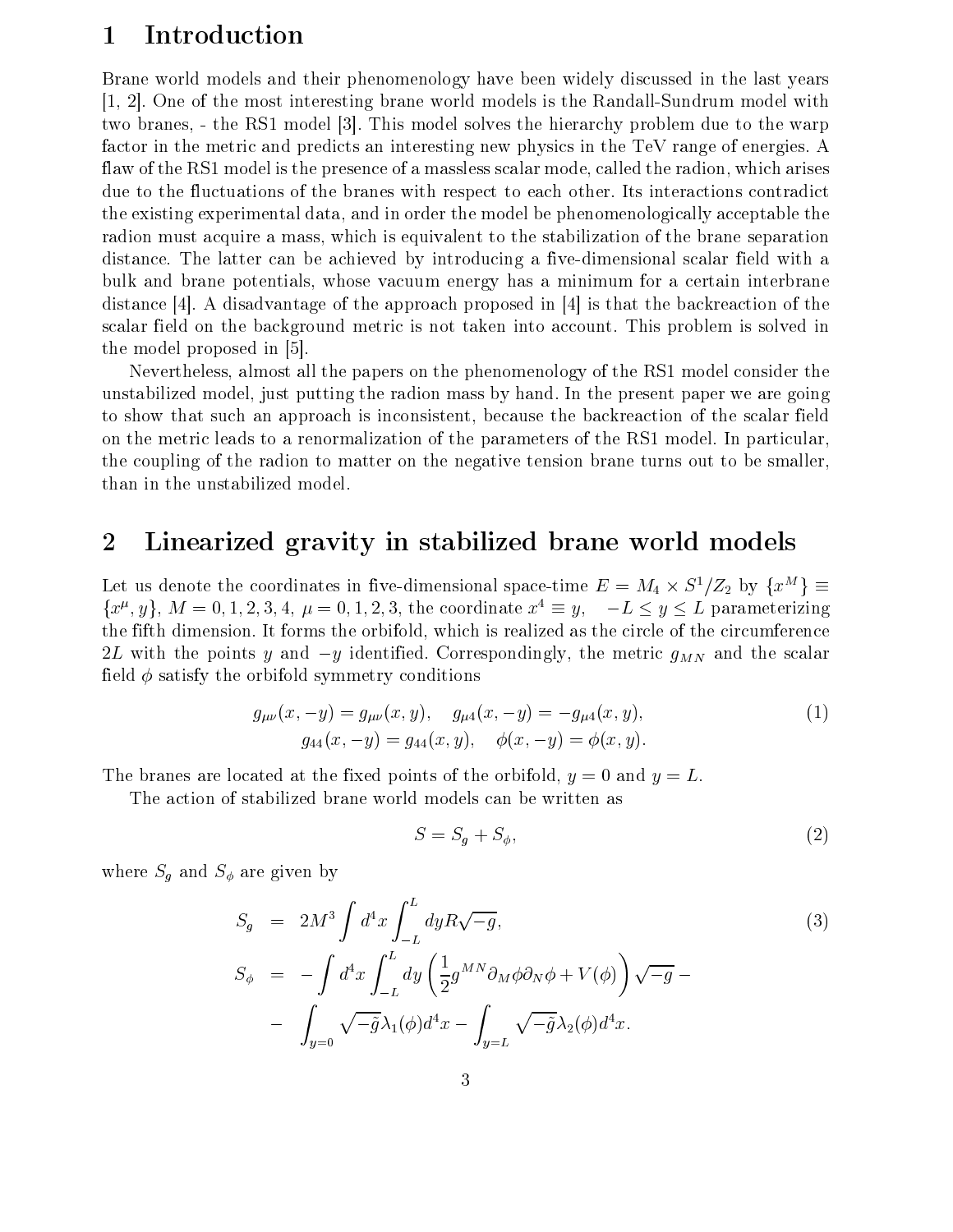Here  $V(\phi)$  is a bulk scalar field potential and  $\lambda_{1,2}(\phi)$  are brane scalar field potentials,  $\tilde{g}$  =  $det \tilde{g}_{\mu\nu}$ , and  $\tilde{g}_{\mu\nu}$  denotes the metric induced on the branes. The signature of the metric  $g_{MN}$ is chosen to be  $(-, +, +, +, +)$ .

The standard ansatz for the metric and the scalar field, which preserves the Poincaré invariance in any four-dimensional subspace  $y = const$ , looks like

$$
ds^2 = e^{-2A(y)} \eta_{\mu\nu} dx^{\mu} dx^{\nu} + dy^2 \equiv \gamma_{MN}(y) dx^M dx^N, \tag{4}
$$

$$
\phi(x,y) = \phi(y), \tag{5}
$$

 $\eta_{\mu\nu}$  denoting the flat Minkowski metric. If one substitutes this ansatz into the equations corresponding to action (2), one gets a rather complicated system of nonlinear differential equations for functions  $A(y)$ ,  $\phi(y)$ :

$$
\frac{\delta V}{\delta \phi} + \frac{\delta \lambda_1}{\delta \phi} \delta(y) + \frac{\delta \lambda_2}{\delta \phi} \delta(y - L) = -4A' \phi' + \phi''
$$
  
\n
$$
12M^3 (A')^2 + \frac{1}{2} (V - \frac{1}{2} (\phi')^2) = 0
$$
  
\n
$$
\frac{1}{2} (\frac{1}{2} (\phi')^2 + V + \lambda_1 \delta(y) + \lambda_2 \delta(y - L)) = -2M^3 (-3A'' + 6(A')^2)
$$
\n(6)

Here  ${}' = \partial_4 \equiv \partial/\partial y$ .

Suppose we have a solution  $A(y), \phi(y)$  to this system for an appropriate choice of the parameters of the potentials such that the interbrane distance is stabilized and is equal to L. It means that the vacuum energy of the scalar field has a minimum for this value of the interbrane distance.

Now the linearized theory is obtained by representing the metric and the scalar field as

$$
g_{MN}(x,y) = \gamma_{MN}(y) + \frac{1}{\sqrt{2M^3}} h_{MN}(x,y), \tag{7}
$$

$$
\phi(x, y) = \phi(y) + \frac{1}{\sqrt{2M^3}} f(x, y), \tag{8}
$$

substituting this representation into action (2) and keeping the terms of the second order in  $h_{MN}$  and f. The Lagrangian of this action is called the second variation Lagrangian and has the form

$$
\frac{\mathcal{L}}{\sqrt{-\gamma}} = -\frac{1}{4} (\nabla_{S} h_{MN} \nabla^{S} h^{MN} + 2 \nabla_{N} h \nabla_{M} h^{MN} - 2 \nabla_{M} h^{MN} \nabla^{S} h_{SN} -
$$
  
\n
$$
- \nabla_{S} h \nabla^{S} h) + (A')^{2} \left( \frac{7}{2} h_{MN} h^{MN} - hh \right) -
$$
  
\n
$$
-A'' \left( h_{MN} h^{MN} - \frac{1}{2} \tilde{h} h + \frac{1}{2} h_{M\nu} h^{M\nu} \right) + \frac{1}{4M^{3}} \left[ \frac{V}{2} \left( h_{MN} h^{MN} - \frac{1}{2} h h \right) +
$$
  
\n
$$
+ \frac{1}{2} \left( h_{\mu\nu} h^{\mu\nu} - \frac{1}{2} \tilde{h} \tilde{h} \right) \left[ \lambda_{1} \delta(y) + \lambda_{2} \delta(y - L) \right] +
$$
  
\n
$$
+ \frac{1}{2} (\phi')^{2} \left( -\frac{1}{4} h h + \frac{1}{2} h_{MN} h^{MN} + h h_{44} - 2 h_{4M} h^{4M} \right) -
$$
  
\n
$$
-f \left( h \frac{\delta V}{\delta \phi} + \tilde{h} \left[ \frac{\delta \lambda_{1}}{\delta \phi} \delta(y) + \frac{\delta \lambda_{2}}{\delta \phi} \delta(y - L) \right] \right) - f' \phi' h + 2 \partial_{M} f \phi' h^{M4} -
$$
  
\n
$$
- \partial^{M} f \partial_{M} f - f^{2} \left( \frac{\delta^{2} V}{\delta \phi^{2}} + \frac{\delta^{2} \lambda_{1}}{\delta \phi^{2}} \delta(y) + \frac{\delta^{2} \lambda_{2}}{\delta \phi^{2}} \delta(y - L) \right) \bigg].
$$
  
\n(9)

Here  $h = \gamma_{MN} h^{MN}$ ,  $\tilde{h} = \gamma_{\mu\nu} h^{\mu\nu}$ ,  $\phi$  stands for the background solution and  $\nabla_M$  denotes the covariant derivative with respect to metric  $\gamma_{MN}$ . The normalization of fields in (7), (8) and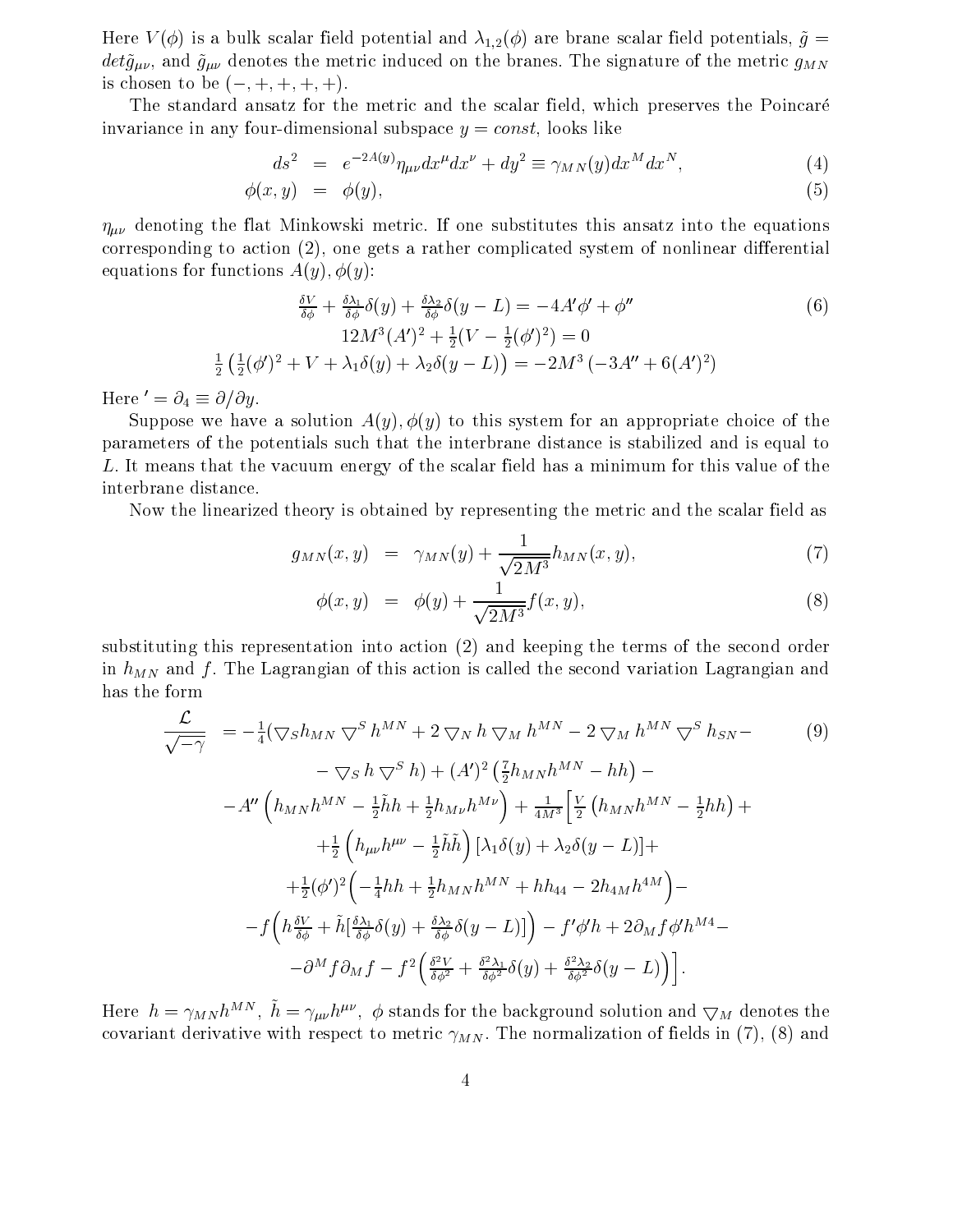$(9)$  differs from the one adopted in [6]. It is more convenient in the Lagrangian approach and does not effect the equations of motion.

Varying the action built with this Lagrangian and taking into account background field equations  $(6)$ , we arrive at the following equations of motion for the fluctuations of metric:

### 1.  $\mu\nu$ -component

$$
\frac{1}{2}(\partial_{\sigma}\partial^{\sigma}h_{\mu\nu} - \partial_{\mu}\partial^{\sigma}h_{\sigma\nu} - \partial_{\nu}\partial^{\sigma}h_{\sigma\mu} + \partial_{4}\partial_{4}h_{\mu\nu}) + \frac{1}{2}\partial_{\mu}\partial_{\nu}\tilde{h} + \frac{1}{2}\partial_{\mu}\partial_{\nu}h_{44} - \n- \frac{1}{2}\partial_{4}(\partial_{\mu}h_{4\nu} + \partial_{\nu}h_{4\mu}) + A'(\partial_{\mu}h_{4\nu} + \partial_{\nu}h_{4\mu}) + \frac{1}{2}\gamma_{\mu\nu}\left(-\partial_{4}\partial_{4}\tilde{h} - \n-\partial_{\sigma}\partial^{\sigma}h_{44} - \partial_{\sigma}\partial^{\sigma}\tilde{h} + 4A'\partial_{4}\tilde{h} - 3A'\partial_{4}h_{44} + \partial_{\sigma}\partial_{\tau}h^{\sigma\tau} + 2\partial^{\sigma}\partial_{4}h_{\sigma4} - \n-4A'\partial^{\sigma}h_{4\sigma}\right) - h_{\mu\nu}(2A'^{2} - A'') + \frac{3}{2}h_{44}\gamma_{\mu\nu}(4A'^{2} - A'') - \n- \frac{1}{4M^{3}}\gamma_{\mu\nu}\left(f'\phi' + f(-4A'\phi' + \phi'')\right) = 0; \tag{10}
$$

### 2.  $\mu$ 4-component

$$
\partial_4(\partial_\mu \tilde{h} - \partial^\nu h_{\mu\nu}) + \partial^\nu(\partial_\nu h_{\mu 4} - \partial_\mu h_{\nu 4}) + 3A'\partial_\mu h_{44} + \frac{1}{2M^3}\partial_\mu f \phi' = 0; \tag{11}
$$

### 3. 44-component

$$
\partial^{\mu}(\partial^{\nu}h_{\mu\nu} - \partial_{\mu}\tilde{h}) - 6A'\partial^{\mu}h_{\mu4} + 3A'\partial_{4}\tilde{h} + \frac{1}{2M^{3}}\left(-h_{44}V - f\frac{\delta V}{\delta\phi} + f'\phi'\right) = 0; \quad (12)
$$

4. equation for the field  $f$ 

$$
h_{44}\left(\frac{\delta\lambda_1}{\delta\phi}\delta(y) + \frac{\delta\lambda_2}{\delta\phi}\delta(y-L)\right) - 2h_{44}(-4A'\phi' + \phi'') +
$$
  
+  $\phi'\partial_4\tilde{h} - \phi'\partial_4h_{44} - 2\phi'\partial^\mu h_{\mu 4} - 8A'\partial_4f + 2\partial_M\partial^Mf -$   
-  $2f\left(\frac{\delta^2V}{\delta\phi^2} + \frac{\delta^2\lambda_1}{\delta\phi^2}\delta(y) + \frac{\delta^2\lambda_2}{\delta\phi^2}\delta(y-L)\right) = 0.$  (13)

We will also use the following auxiliary equation, which is obtained by contracting the indices in the  $\mu\nu$ -equation:

$$
\partial^{\mu}\partial^{\nu}h_{\mu\nu} - \partial^{\mu}\partial_{\mu}(\tilde{h} + \frac{3}{2}h_{44}) - 6A'\partial_{4}(h_{44} - \tilde{h}) - \frac{3}{2}\partial_{4}\partial_{4}\tilde{h} - 6A'\partial^{\mu}h_{\mu4} ++ 3\partial^{\mu}\partial_{4}h_{\mu4} + 6h_{44}(4A'^{2} - A'') - \frac{1}{M^{3}}(f'\phi' + f(-4A'\phi' + \phi'')) = 0.
$$
 (14)

These equations are invariant under the gauge transformations

$$
h_{\mu\nu}^{(l)}(x,y) = h_{\mu\nu}(x,y) - (\partial_{\mu}\xi_{\nu} + \partial_{\nu}\xi_{\mu} - 2\gamma_{\mu\nu}\partial_{4}A\xi_{4}),
$$
  
\n
$$
h_{\mu4}^{(l)}(x,y) = h_{\mu4}(x,y) - (\partial_{\mu}\xi_{4} + \partial_{4}\xi_{\mu} + 2\partial_{4}A\xi_{\mu}),
$$
  
\n
$$
h_{44}^{(l)}(x,y) = h_{44}(x,y) - 2\partial_{4}\xi_{4},
$$
  
\n(15)

$$
f^{(t)}(x,y) = f(x,y) - \partial_4 \phi \xi_4, \tag{16}
$$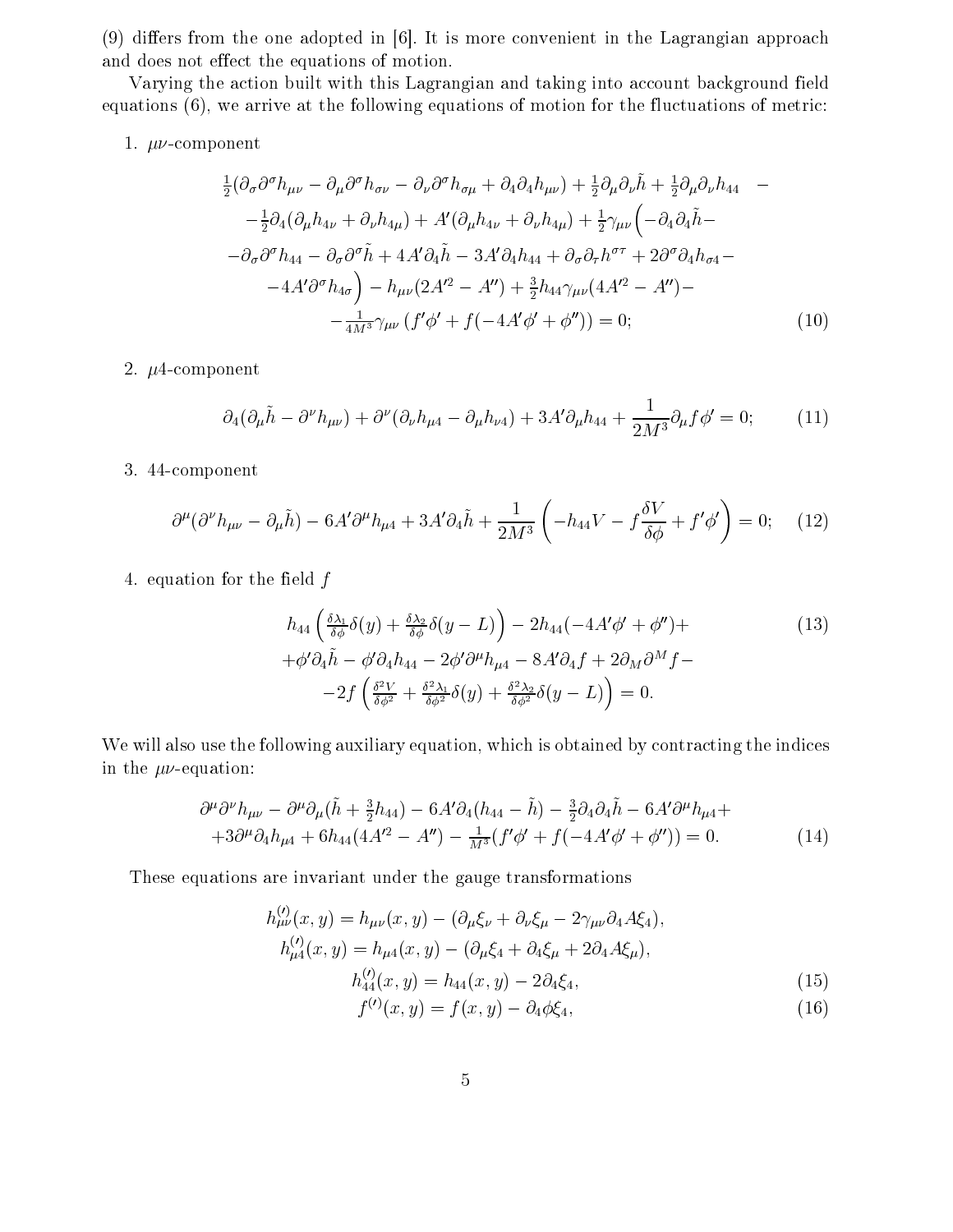provided  $\xi_M(x, y)$  satisfy the orbifold symmetry conditions

$$
\xi_{\mu}(x, -y) = \xi_{\mu}(x, y), \quad \xi_4(x, -y) = -\xi_4(x, y).
$$

These gauge transformations are a generalization of the gauge transformations in the unstabilized RS1 model  $\vert 2, 8 \vert$ . We will use them to isolate the physical degrees of freedom of the fields  $h_{MN}$  and f. Let us show that the gauge transformations with function  $\xi_4$  allow one to impose the gauge condition

$$
(e^{-2A}h_{44})' - \frac{1}{3M^3}e^{-2A}\phi' f = 0.
$$
\n(17)

Really, eqs. (15), (16) imply the following equation for  $\xi_4$ 

$$
\partial_4 \partial_4 \xi_4 - 2A' \partial_4 \xi_4 - \frac{1}{6M^3} (\phi')^2 \xi_4 = -\frac{1}{2} (\partial_4 h_{44} - 2A' h_{44} - \frac{1}{3M^3} \phi' f).
$$

The standard theory of differential equations demands the coefficient in front of  $\partial_4 \xi_4$  to be continuous, though in our case it is not so. To cure this flaw, we rewrite the equation as follows:

$$
\partial_4 \partial_4 (\xi_4 e^{-A}) + \xi_4 e^{-A} \left( A'' - (A')^2 - \frac{1}{6M^3} (\phi')^2 \right) =
$$
\n
$$
= -\frac{1}{2} e^{-A} (\partial_4 h_{44} - 2A' h_{44} - \frac{1}{3M^3} \phi' f) \equiv w(x, y).
$$
\n(18)

The functions  $(A')^2$  and  $(\phi')^2$  are smooth functions of y. Although function  $A''$  has  $\delta$ -like singularities at  $y = 0, y = L$ , the singular terms drop from the equation, because  $\xi_4$  is equal to zero at these points. Thus, the factor in front of  $\xi_4 e^{-A}$  is a smooth function, and the equation for  $\xi_4 e^{-A}$  in the interval  $[-L, L]$  can be treated by the standard methods. In accordance with the general theory, the homogeneous equation, corresponding to (18), has two independent solutions in the interval [0, L]; we denote them  $\chi_1(y)$  and  $\chi_2(y)$ . Now we can use the Green function method to find  $\xi_4$ , which gives:

$$
\xi_4(x,y) = e^A \int_0^L \frac{-\chi_1(y)\chi_2(z) + \chi_2(y) \operatorname{chi}_1(z)}{\chi'_1(z)\chi_2(z) - \chi'_2(z)\chi_1(z)} \theta(y-z) w(x,z) dz -
$$
\n
$$
e^A \frac{\chi_1(y)\chi_2(0) - \chi_2(y)\chi_1(0)}{\chi_1(L)\chi_2(0) - \chi_2(L)\chi_1(0)} \int_0^L \frac{-\chi_1(L)\chi_2(z) + \chi_2(L)\chi_1(z)}{\chi'_1(z)\chi_2(z) - \chi'_2(z)\chi_1(z)} w(x,z) dz.
$$
\n(19)

It is not difficult to check that the obtained function  $\xi_4$  is equal to zero at the ends of the interval and therefore can be continued to an odd function on  $[-L, L]$ . Thus, gauge condition  $(17)$  really exists. We also note that this relation was obtained in |7| from the equation for  $\mu$ 4-component, in which only the scalar degrees of freedom were retained. Similar to the case of the unstabilized RS1 model, the gauge transformations with functions  $\xi_{\mu}$  allow one to impose the gauge  $h_{\mu4}(x, y) = 0$ , after which there remain the gauge transformations satisfying

$$
\partial_4(e^{2A}\xi_\mu) = 0. \tag{20}
$$

Thus, we can use the gauge

$$
(e^{-2A}h_{44})' - \frac{1}{3M^3}e^{-2A}\phi' f = 0,
$$
  
\n
$$
h_{\mu 4} = 0.
$$
\n(21)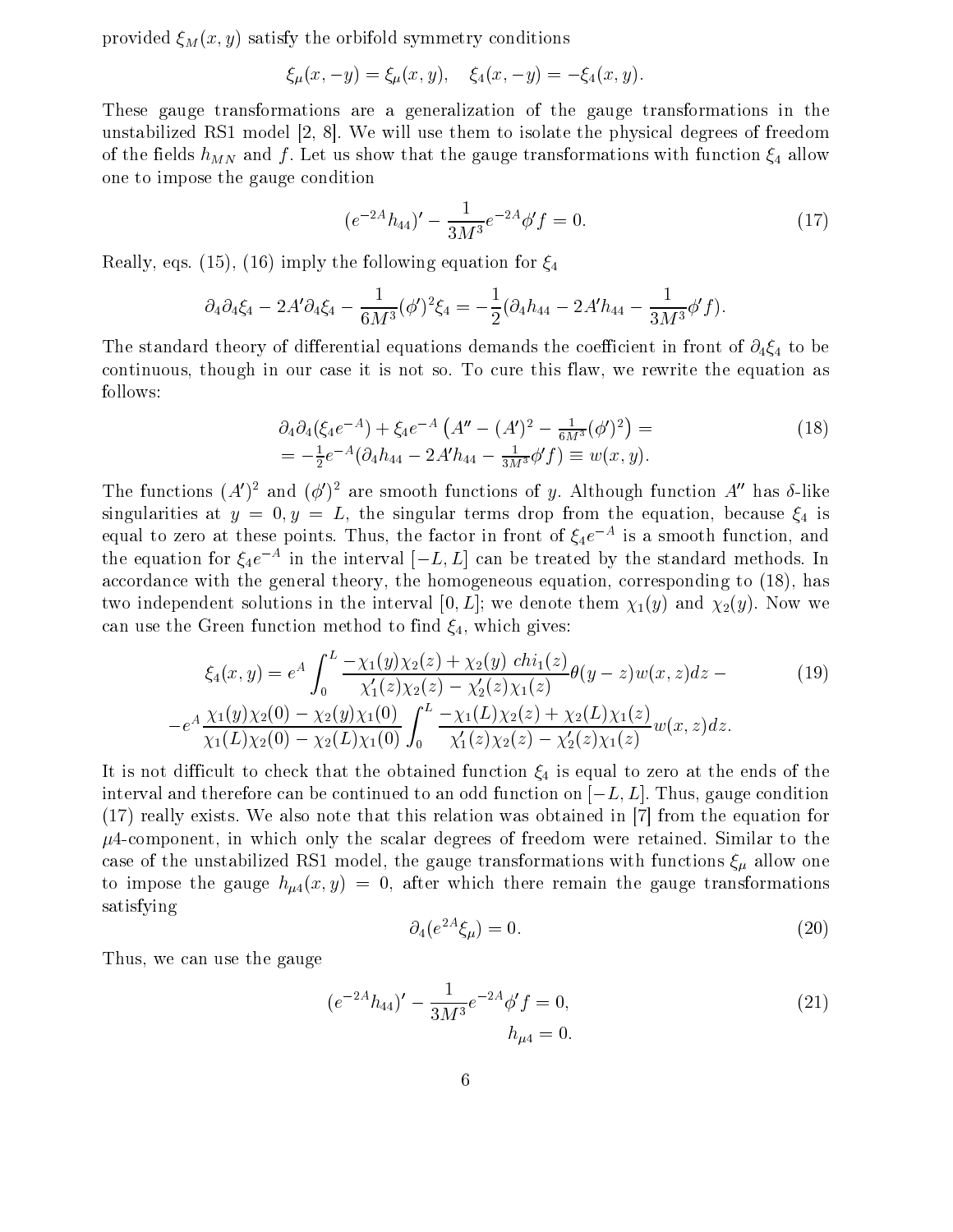Next we represent the gravitational field as

$$
h_{\mu\nu} = b_{\mu\nu} + \frac{1}{4} \gamma_{\mu\nu} \tilde{h},\tag{22}
$$

with  $b_{\mu\nu}$  being a traceless tensor field  $(\gamma^{\mu\nu}b_{\mu\nu}=0)$ .

Substituting gauge conditions (21) and representation (22) into the  $\mu$ 4-equation and into contracted  $\mu\nu$ -equation (14), we get:

$$
-\partial_4(\partial^{\nu}b_{\mu\nu}) + \frac{3}{4}\partial_{\mu}\partial_4(\tilde{h} + 2h_{44}) = 0, \qquad (23)
$$

$$
\partial^{\mu}\partial^{\nu}b_{\mu\nu} - \frac{3}{4}\partial_{\rho}\partial^{\rho}\tilde{h} - \frac{3}{2}\partial_{\rho}\partial^{\rho}h_{44} - \frac{3}{2}\frac{\partial^{2}}{\partial y^{2}}\tilde{h} + \tag{24}
$$

$$
+6A'\partial_4\tilde{h}-3\frac{\partial^2}{\partial y^2}h_{44}+12A'\partial_4h_{44}=0.
$$

Equation (23) suggest the substitution  $\tilde{h} = -2h_{44}$ , which allows one to decouple the equations for the fields  $b_{\mu\nu}$ ,  $h_{44}$  and f. Really, as a result of this substitution equations (23),  $(24)$  take the form

$$
\partial_4(\partial^\nu b_{\mu\nu}) = 0,\tag{25}
$$

$$
\partial^{\mu} \partial^{\nu} b_{\mu\nu} = 0. \tag{26}
$$

It is not difficult to check that the residual gauge transformations (20) are sufficient to impose the gauge [8]

$$
\partial^{\nu}b_{\mu\nu}=0,
$$

in which the former equations are satisfied identically.

Thus, in what follows we will be working in the gauge

$$
(e^{-2A}h_{44})' - \frac{1}{3M^3}e^{-2A}\phi' f = 0,
$$
  
\n
$$
h_{\mu 4} = 0,
$$
  
\n
$$
\tilde{b} = \gamma^{\mu\nu}b_{\mu\nu} = 0, \quad \partial^{\nu}b_{\mu\nu} = 0,
$$
\n(27)

the residual gauge transformations now being

$$
\xi_{\mu} = e^{-2A} \epsilon_{\mu}(x), \qquad \partial^{\nu} \epsilon_{\nu}(x) = 0, \qquad \Box \epsilon_{\nu} = 0. \tag{28}
$$

Obviously, after the substitution  $\tilde{h} = -2h_{44}$  contracted  $\mu\nu$ -equation (14) and the  $\mu$ 4equation are satisfied identically in this gauge. Equation (10) for the  $\mu\nu$ -component reduces to an equation for a transverse-traceless tensor field  $b_{\mu\nu}(x, y)$ :

$$
\frac{1}{2}\left(e^{2A(y)}\Box b_{\mu\nu} + \frac{\partial^2 b_{\mu\nu}}{\partial y^2}\right) - b_{\mu\nu}\left(2(A')^2 - A''\right) = 0.
$$
\n(29)

This equation does not include the background scalar filed  $\phi(y)$  and is absolutely analogous to the corresponding equation in the unstabilized RS1 model.

In order to find equations for the scalar field  $h_{44}$ , we have to solve gauge condition (27) with respect to f and to substitute the latter into equations  $(12)$ ,  $(13)$ . This can be done either using a regularization  $(sign(y))^{2} = 1$ , or restricting the equations to the interval  $(0, L)$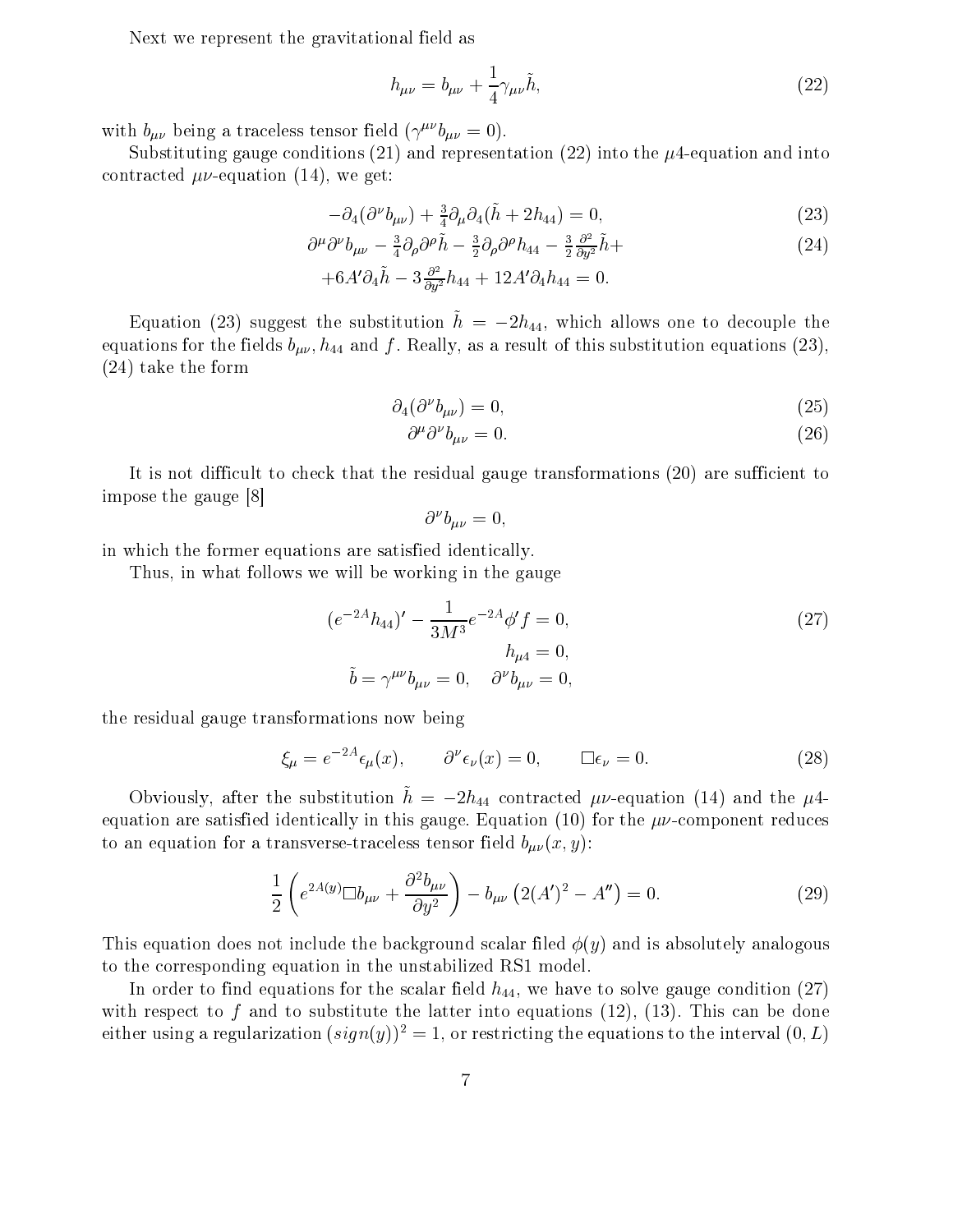and taking into account their singular terms with the help of boundary conditions. The latter technique turns out to be simpler and we will use it.

Equation for 44-component  $(12)$  simplifies considerably, when rewritten in the interval  $(0,L)$  in terms of a new function  $g = e^{-2A(y)}h_{44}(x, y)$  and using the expression for the potential V in terms of A and  $\phi$  (6):

$$
g'' + 2g'\left(A' - \frac{\phi''}{\phi'}\right) - \frac{(\phi')^2}{6M^3}g + \partial_\mu\partial^\mu g = 0.
$$
\n(30)

Let us note that substitution  $(22)$  and gauge condition  $(27)$ , which decouple the equations of motion, in terms of  $g$  take the form:

$$
h_{\mu\nu} = b_{\mu\nu} - \frac{1}{2} \eta_{\mu\nu} g, \quad h_{44} = e^{2A(y)} g,
$$
\n(31)

$$
g' - \frac{1}{3M^3}e^{-2A}\phi' f = 0,
$$
\n(32)

$$
h_{\mu 4} = 0, \quad \tilde{b} = \gamma_{\mu \nu} b^{\mu \nu} = 0, \quad \partial^{\nu} b_{\mu \nu} = 0.
$$
 (33)

Gauge condition (32) solved for f in the interval  $(0, L)$ , looks like

$$
f = 3M^3 \frac{e^{2A}}{\phi'} g'.
$$

Substituting this expression for f into eq.  $(13)$  gives an equation, which is obtained by differentiating eq. (30) with respect to y, and boundary conditions on the branes:

$$
\begin{aligned}\n\left(\frac{1}{2}\frac{\delta^2\lambda_1}{\delta\phi^2} - \frac{\phi''}{\phi'}\right)g' + \partial_\mu\partial^\mu g|_{y=+0} &= 0, \\
\left(\frac{1}{2}\frac{\delta^2\lambda_2}{\delta\phi^2} + \frac{\phi''}{\phi'}\right)g' - \partial_\mu\partial^\mu g|_{y=L-0} &= 0.\n\end{aligned} \tag{34}
$$

Thus, our gauge choice and the substitution enabled us to decouple the equations of motion. This means that the fluctuations of the metric and of the scalar field against any background given by a solution to eqs. (6) are described by two fields, – tensor field  $b_{\mu\nu}(x, y)$  and scalar field  $g(x, y)$ . Their classical equations of motion are given by equations (29) and (30), (34) respectively.

#### 3 Mode decompositions

Let us study first the modes of the tensor field  $b_{\mu\nu}(x, y)$ , which satisfies equation (29). Substituting into this equation

$$
b_{\mu\nu}(x, y) = c_{\mu\nu}e^{ipx}\psi_n(y), \quad c_{\mu\nu} = const, \quad p^2 = -m_n^2
$$

restricting it to the interval  $(0, L)$  and replacing the singular terms by the boundary conditions, we get:

$$
\frac{d^2\psi_n}{dy^2} - 2((A')^2 - A'')\psi_n = -m_n^2 e^{2A}\psi_n,
$$
  
\n
$$
\psi'_n + 2A'\psi_n|_{y=+0} = \psi'_n + 2A'\psi_n|_{y=L-0} = 0.
$$
\n(35)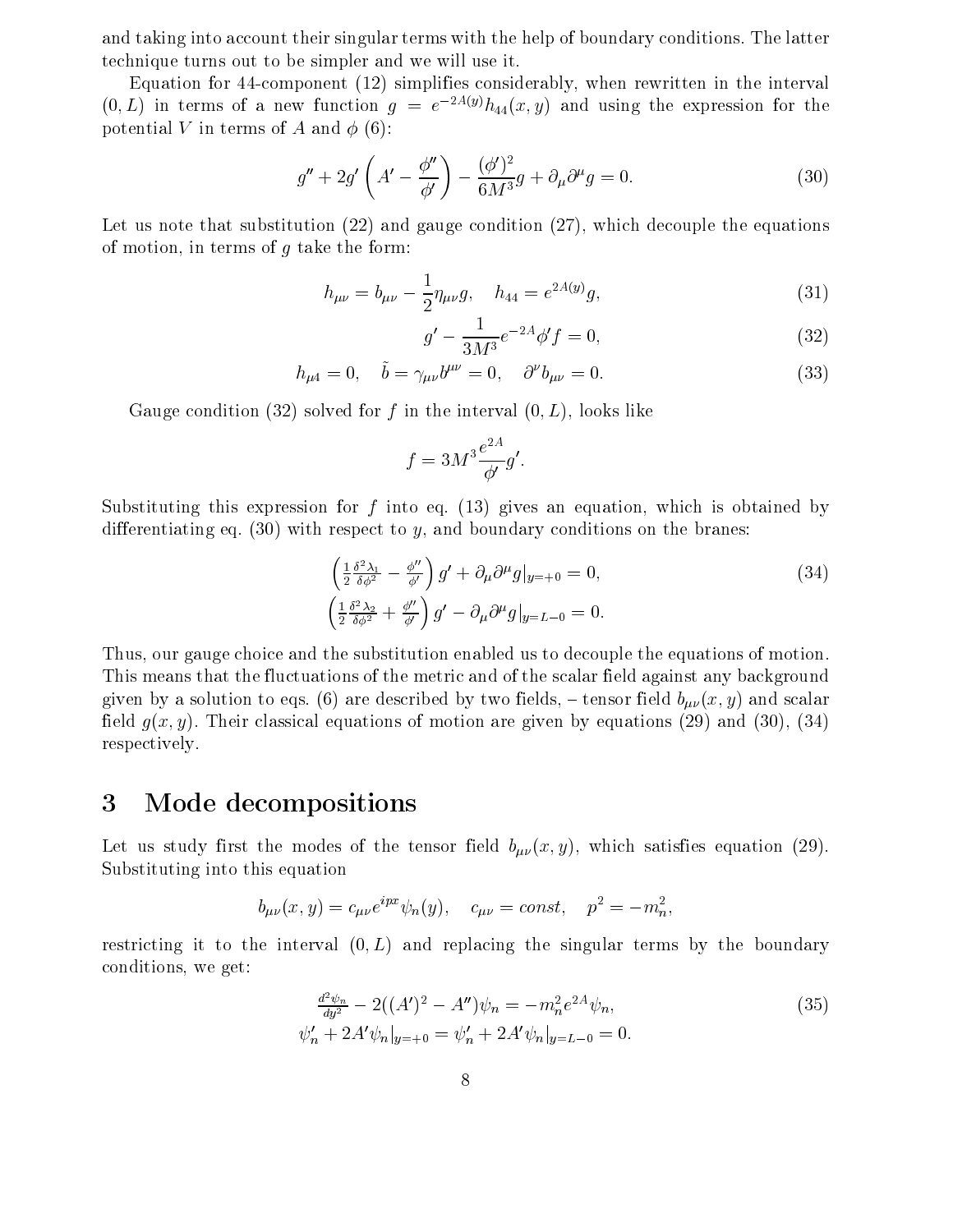The boundary conditions suggest a substitution  $\psi_n = \exp(-2A)\omega_n$ , which turns this equation into

$$
\frac{d}{dy} \left( e^{-4A} \omega_n' \right) = -m_n^2 e^{-2A} \omega_n, \n\omega_n'|_{y=+0} = \omega_n'|_{y=L-0} = 0.
$$
\n(36)

We see that the eigenfunctions  $\omega_n$  are solutions of a Sturm-Liouville problem with von Neumann boundary conditions. In accordance with the general theory [9], the problem at hand has no negative eigenvalues for arbitrary  $A$ , only one zero eigenvalue, corresponding to  $\omega_0 = const$ , and an infinite number of positive eigenvalues, asymptotically given by the formula

$$
m_n^2 = \frac{\pi^2 n^2}{l^2}, \quad l = \int_0^L e^{A(y)} dy. \tag{37}
$$

This formula should be specified for finding the masses on different branes. We recall that the masses of excitations on each brane should be calculated in the Galilean coordinates  $[6, 8]$ . for which  $A(y)$  is equal to zero on the corresponding brane (we recall that coordinates are called Galilean if  $g_{\mu\nu} = (-1, 1, 1, 1)$  [10]). Thus, the latter formula can be explicitly adopted for calculating masses on the branes as follows:

$$
l = \int_0^L e^{(A(y) - A(0))} dy \quad \text{for the brane at} \quad y = 0,
$$
 (38)

$$
l = \int_0^L e^{(A(y) - A(L))} dy \quad \text{for the brane at} \quad y = L,\tag{39}
$$

which is valid for an arbitrary  $A(y)$  satisfying equations (6), because they define it up to an additive constant.

The eigenfunctions  $\{\psi_n(y)\}\$  of eigenvalue problem (35) build a complete orthonormal set, the eigenfunction of the zero mode being

$$
\psi_0(y) = N e^{-2A(y)}.\tag{40}
$$

Expanding  $b_{\mu\nu}$  in this system

$$
b_{\mu\nu} = \sum_{n=0}^{\infty} b_{\mu\nu}^n(x) \psi_n(y),
$$
 (41)

we get four-dimensional tensor fields  $b_{\mu\nu}^n(x)$  with definite masses. An important point is that due to the form of the zero mode eigenfunction residual gauge transformations (28) act only on the massless field  $b^0_{\mu\nu}(x)$  and provide the correct number of degrees of freedom of the massless graviton  $|8|$ .

In order to find the mass spectrum of the scalar particles described by equation (30) let us substitute

$$
g(x, y) = e^{ipx} g_n(y), \quad p^2 = -\mu_n^2,
$$

into this equation. As a result, the equation and the boundary conditions for  $g_n(y)$  take the form:

$$
g_n'' + 2A'g_n' - 2\frac{\phi''}{\phi'}g_n' - \frac{(\phi')^2}{6M^3}g_n = -\mu_n^2 e^{2A}g_n,\tag{42}
$$

$$
\left(\frac{1}{2}\frac{\delta^2\lambda_1}{\delta\phi^2} - \frac{\phi''}{\phi'}\right)g'_n + \mu_n^2 e^{2A}g_n|_{y=+0} = 0,
$$
\n(43)

$$
\left(\frac{1}{2}\frac{\delta^2 \lambda_2}{\delta \phi^2} + \frac{\phi''}{\phi'}\right)g'_n - \mu_n^2 e^{2A} g_n|_{y=L-0} = 0.
$$
\n(44)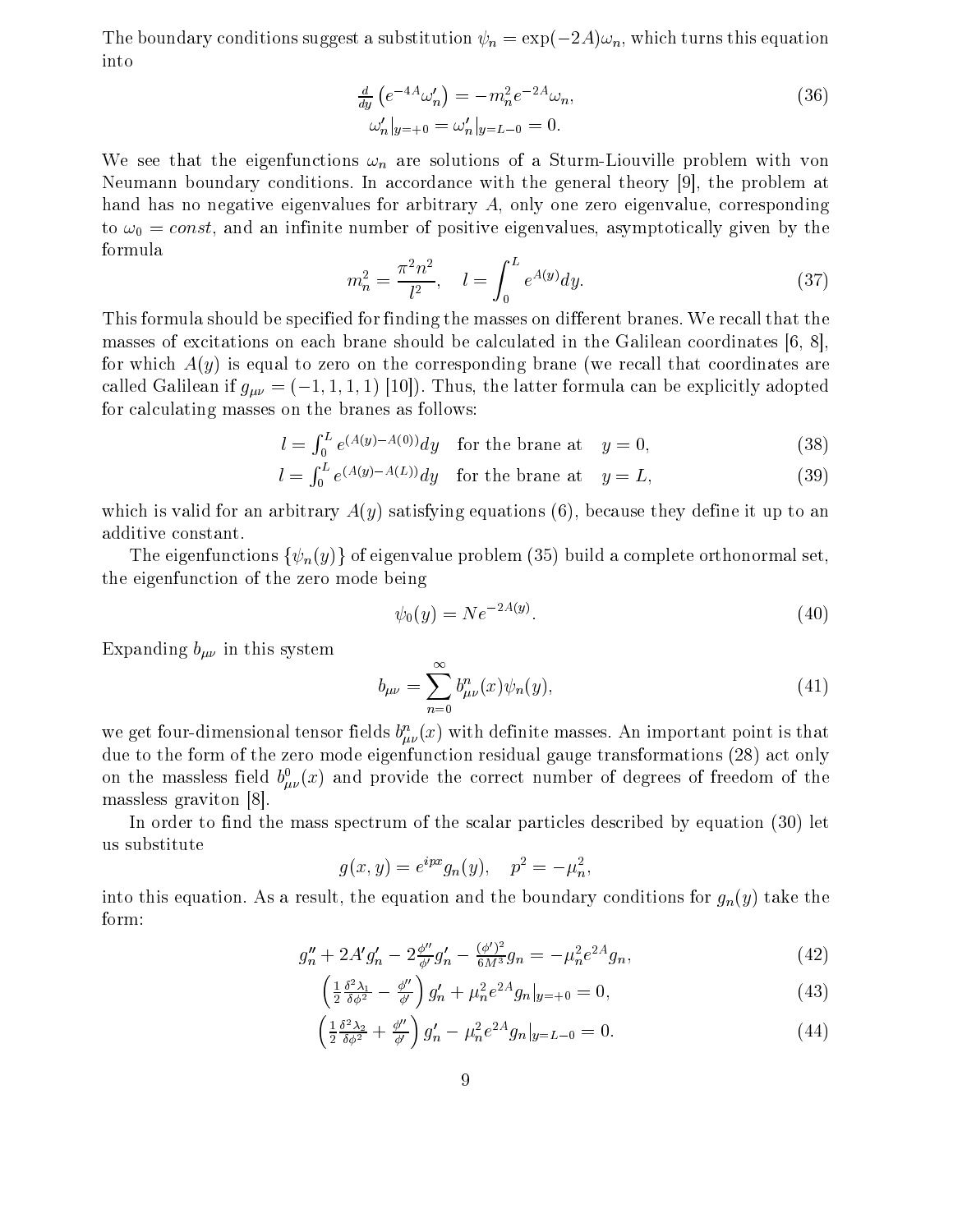Let us write equation (42) in the Sturm-Liouville form:

$$
\frac{d}{dy}\left(\frac{e^{2A}}{(\phi')^2}g'_n\right) - \frac{e^{2A}}{6M^3}g_n = -\mu_n^2 g_n \frac{e^{4A}}{(\phi')^2}.
$$
\n(45)

It is not difficult to see that the operator in the eigenvalue problem for this equation with boundary conditions (43), (44) is not self-adjoint. Nevertheless, these boundary conditions look like the usual Sturm-Liouville boundary conditions and lead to a number of general assertions about the spectrum and the eigenfunctions of the problem at hand.

Multiplying equation (45) by  $\bar{g}_n$ , then integrating over  $(0, L)$  and integrating by parts in the term with derivatives, we get:

$$
\mu_n^2 \left( \int_0^L \frac{e^{4A}}{(\phi')^2} |g_n|^2 dy + \left( \frac{1}{2} \frac{\delta^2 \lambda_1}{\delta \phi^2} - \frac{\phi''}{\phi'} \right)^{-1} \frac{e^{4A}}{(\phi')^2} |g_n|^2 |_{y=+0} + \left( \frac{1}{2} \frac{\delta^2 \lambda_2}{\delta \phi^2} + \frac{\phi''}{\phi'} \right)^{-1} \frac{e^{4A}}{(\phi')^2} |g_n|^2 |_{y=L-0} \right) =
$$
  
=  $\frac{1}{6M^3} \int_0^L e^{2A} |g_n|^2 dy + \int_0^L \frac{e^{2A}}{(\phi')^2} |g_n'|^2 dy.$ 

This means that if

$$
\left(\frac{1}{2}\frac{\delta^2\lambda_1}{\delta\phi^2} - \frac{\phi''}{\phi'}\right)|_{y=+0} > 0, \quad \left(\frac{1}{2}\frac{\delta^2\lambda_2}{\delta\phi^2} + \frac{\phi''}{\phi'}\right)|_{y=L-0} > 0,\tag{46}
$$

all the eigenvalues of the eigenproblem are real and positive. The standard technique for proving the orthogonality of eigenfunctions gives in this case for  $m \neq n$ 

$$
-\int_0^L \frac{e^{4A}}{(\phi')^2} \bar{g}_m g_n dy =
$$
\n
$$
=\left(\frac{1}{2} \frac{\delta^2 \lambda_1}{\delta \phi^2} - \frac{\phi''}{\phi'}\right)^{-1} \frac{e^{4A}}{(\phi')^2} \bar{g}_m g_n|_{y=+0} + \left(\frac{1}{2} \frac{\delta^2 \lambda_2}{\delta \phi^2} + \frac{\phi''}{\phi'}\right)^{-1} \frac{e^{4A}}{(\phi')^2} \bar{g}_m g_n|_{y=L-0}.
$$
\n(47)

Thus, the eigenfunctions of this problem, corresponding to different eigenvalues, are not orthogonal with respect to the weight suggested by the form of equation (45).

It is very difficult to prove rigorously that this set of eigenfunctions is complete. We can just argue that due to the special form of boundary conditions  $(43)$ ,  $(44)$  the set of eigenfunctions of the eigenvalue problem under consideration is complete. Really, for the parameters of the scalar field potential  $\frac{1}{2} \frac{\delta^2 \lambda_{1,2}}{\delta \phi^2} \to \infty$  the eigenvalues drop from the boundary conditions, and the operator in the equation becomes self-adjoint. Therefore, for  $\frac{1}{2} \frac{\delta^2 \lambda_{1,2}}{\delta \phi^2} \to \infty$ the eigenfunctions of the problem under consideration go to the eigenfunctions of a Sturm-Liouville problem with a self-adjoint operator, which build a complete orthogonal set. The orthogonality of the eigenfunctions for  $\frac{1}{2} \frac{\delta^2 \lambda_{1,2}}{\delta \phi^2} \to \infty$  can be also seen in formula (47). Thus, we assume that the eigenfunctions  $\{g_n(y)\}\$  of the problem (42) - (44) form a complete denumerable non-orthogonal set. We would also like to note that for  $\mu_n^2 \to \infty$  boundary conditions (43), (44) go to  $g_n(0) = g_n(L) = 0$ , and therefore for large m or n the integral in (47) is close to zero. Such a set of functions may be called asymptotically orthogonal.

It is easy to understand that the eigenfunctions  $g_n(y)$  can be chosen to be real. Then five-dimensional scalar field  $g(x, y)$  can be expanded in this system as

$$
g(x,y) = \sum_{n=1}^{\infty} \varphi_n(x) g_n(y), \qquad (48)
$$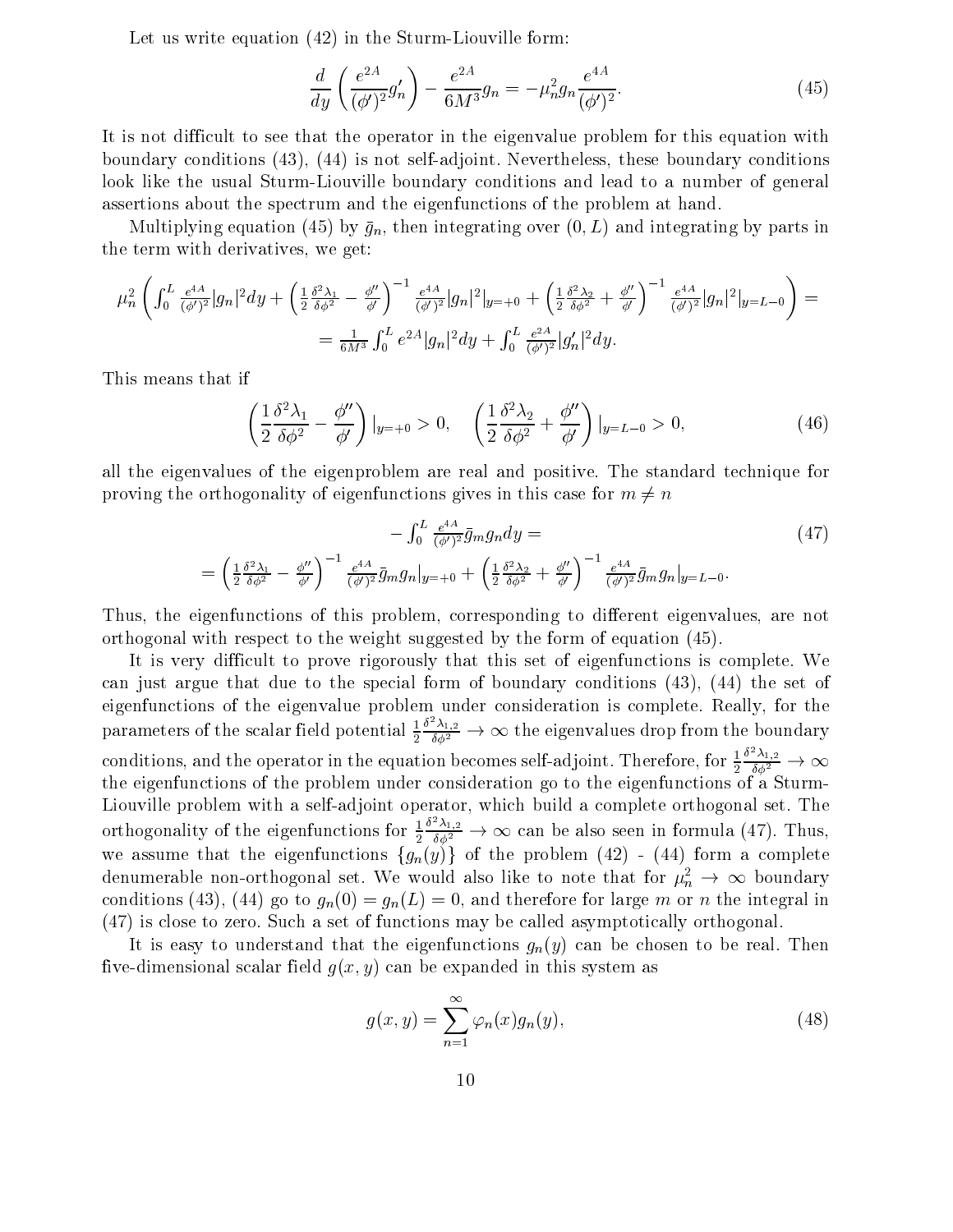where the four dimensional real scalar fields  $\varphi_n(x)$  have masses  $\mu_n^2$ .

Now we can find the effective four-dimensional action for the system. Substituting (22),  $(31)-(33)$  into Lagrangian  $(9)$ , we find that the tensor field and the scalar field Lagrangians decouple. Then substituting expansions  $(41)$ ,  $(48)$  into these Lagrangians and using equations (35), (42), assuming the eigenfunctions  $\{\psi_n\}$  and  $\{g_n\}$  to be appropriately normalized and integrating over the coordinate of the extra dimension, we find that the reduced tensor field Lagrangian is a sum of the standard four-dimensional Lagrangians of tensor fields with masses  $m_n$ , whereas for the scalar field Lagrangian we get

$$
\mathcal{L}_{scalar} = -\frac{3}{4} \sum_{nk} \left[ \eta^{\mu\nu} \partial_{\mu} \varphi_n \partial_{\nu} \varphi_k + \mu_k^2 \varphi_n \varphi_k \right] \int_0^L dy e^{2A} \left( g_n g_k + \frac{6M^3}{(\phi')^2} g'_n g'_k \right). \tag{49}
$$

Now consider the integral over  $dy$ . Integrating by parts the term with derivatives, using equation  $(45)$  and boundary conditions  $(43)$ ,  $(44)$ , we arrive at the result

$$
6\mu_n^2 M^3 \left( \int_0^L \frac{e^{4A}}{(\phi')^2} g_n g_k dy + \left( \frac{1}{2} \frac{\delta^2 \lambda_1}{\delta \phi^2} - \frac{\phi''}{\phi'} \right)^{-1} \frac{e^{4A}}{(\phi')^2} g_n g_k |_{y=+0} + \left( \frac{1}{2} \frac{\delta^2 \lambda_2}{\delta \phi^2} + \frac{\phi''}{\phi'} \right)^{-1} \frac{e^{4A}}{(\phi')^2} g_n g_k |_{y=L-0} \right).
$$

For real  $g_n(y)$  equation (47) now implies that this expression is equal to zero for  $n \neq k$ . Assuming the eigenfunctions  $\{g_n\}$  to be appropriately normalized, we find that the reduced scalar field Lagrangian is also the standard Lagrangian, and the complete reduced action is

$$
S_{eff} = -\frac{1}{4} \sum_{k} \int dx \left( \partial^{\sigma} b^{k,\mu\nu} \partial_{\sigma} b^{k}_{\mu\nu} + m_{k}^{2} b^{k,\mu\nu} b^{k}_{\mu\nu} \right) - \frac{1}{2} \sum_{k} \int dx \left( \partial_{\nu} \varphi_{k} \partial^{\nu} \varphi_{k} + \mu_{k}^{2} \varphi_{k} \varphi_{k} \right). (50)
$$

We see that the effective Lagrangian of the tensor fields coincides with the one of the unstabilized model [8].

Now we are able to find the couplings of the four-dimensional fields  $b_{\mu\nu}^n(x)$  and  $\varphi_n(x)$ , to matter on the branes, which are defined by the coupling of the fluctuations of the fivedimensional gravitational field  $h_{\mu\nu}$  to matter on the branes. The latter is given by

$$
\frac{1}{\sqrt{8M^3}} \int_{B_1} h_{\mu\nu}(x,0) T_{\mu\nu}^{(1)} \sqrt{-det \gamma_{\mu\nu}(0)} dx + \frac{1}{\sqrt{8M^3}} \int_{B_2} h_{\mu\nu}(x,L) T_{\mu\nu}^{(2)} \sqrt{-det \gamma_{\mu\nu}(L)} dx, \quad (51)
$$

where  $T_{\mu\nu}^{(1)}$  and  $T_{\mu\nu}^{(2)}$  are energy-momentum tensors on brane 1 and 2, respectively.

In what follows we restrict ourselves to considering the fields on the brane at  $y = L$  only, which we assume to be "our" brane. Substituting decompositions  $(41)$ ,  $(48)$  into  $(51)$  we find that the interaction of the tensor and the scalar fields with matter on the brane at  $y = L$  in the Galilean coordinates is

$$
\frac{1}{\sqrt{8M^3}} \int_{B_2} \left( \psi_0(L) b_{\mu\nu}^0(x) T^{\mu\nu} + \sum_{n=1}^{\infty} \psi_n(L) b_{\mu\nu}^n(x) T^{\mu\nu} - \frac{1}{2} \sum_{n=1}^{\infty} g_n(L) \varphi_n(x) T^{\mu}_{\mu} \right) dx. \tag{52}
$$

Thus, the couplings are defined by the values of the wave functions on the brane. The latter can be found only if we specify the background solutions  $A(y)$  and  $\phi(y)$ .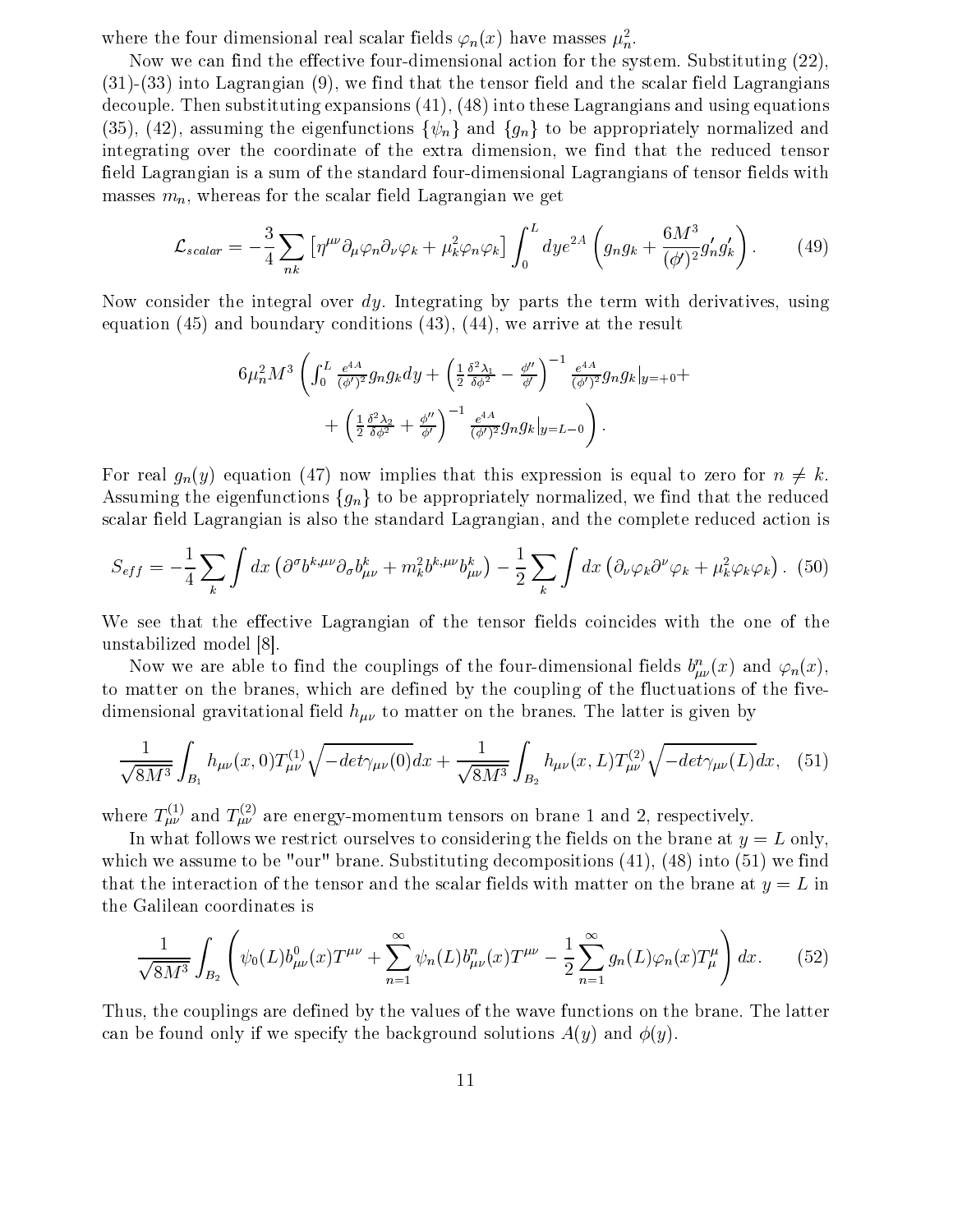#### $\overline{4}$ Specific example

The considerations in the previous sections allowed us to find the general structure of the brane world models stabilized by the scalar field. To make predictions for the masses and the coupling constants we must take specific potentials for the scalar field and a particular vacuum solution of system  $(6)$ .

To find an analytic solution to this system we will use the results of papers [5, 11]. Let us consider a special class of potentials, which can be represented as

$$
V(\phi) = \frac{1}{8} \left( \frac{\delta W}{\delta \phi} \right)^2 - \frac{1}{24M^3} W^2(\phi)
$$

It is easy to check that if we put

$$
\phi'(y) = sign(y)\frac{1}{2}\frac{\delta W}{\delta \phi}, \quad A'(y) = sign(y)\frac{1}{24M^3}W(\phi),\tag{53}
$$

then equations (6) are valid everywhere, except for the branes. In order the equations of motion be valid everywhere, one needs to finetune the brane potentials  $\lambda_{1,2}(\phi)$ .

Let us take  $W(\phi)$  to be

$$
W = 24M^3k - u\phi^2,\tag{54}
$$

so that  $V(\phi)$  is a quartic potential. Finetuned potentials on the branes can be chosen as follows:

$$
\lambda_1 = W(\phi_1) + W'(\phi_1)(\phi - \phi_1) + \beta_1^2(\phi - \phi_1)^2, \tag{55}
$$

$$
\lambda_2 = -W(\phi_2) - W'(\phi_2)(\phi - \phi_2) + \beta_2^2(\phi - \phi_2)^2.
$$
\n(56)

The parameters of the potentials  $k, u, \phi_{1,2}, \beta_{1,2}$ , when made dimensionless by the fundamental five-dimensional energy scale of the theory M, should be positive quantities of the order  $O(1)$ , i.e. there should be no hierarchical difference in the parameters.

For such a choice of the potentials the solution of the equations of motion is given by [5]

$$
\phi(y) = \phi_1 \, e^{-u|y|} \tag{57}
$$

$$
A(y) = k|y| + \frac{\phi_1^2}{48M^3}e^{-2u|y|}.
$$
\n(58)

The interbrane distance is defined by the boundary conditions for the field  $\phi$  and is expressed in terms of the parameters of the model by the relation

$$
L = \frac{1}{u} \ln \left( \frac{\phi_1}{\phi_2} \right). \tag{59}
$$

Thus, we see that the brane separation distance is stabilized.

Let us study the mass spectrum of tensor particles, which is defined by equation (35). The zero mode solution for arbitrary A is given by (40). For our choice of A it is impossible to find exact solutions for other modes. Therefore, in what follows we will use an approximation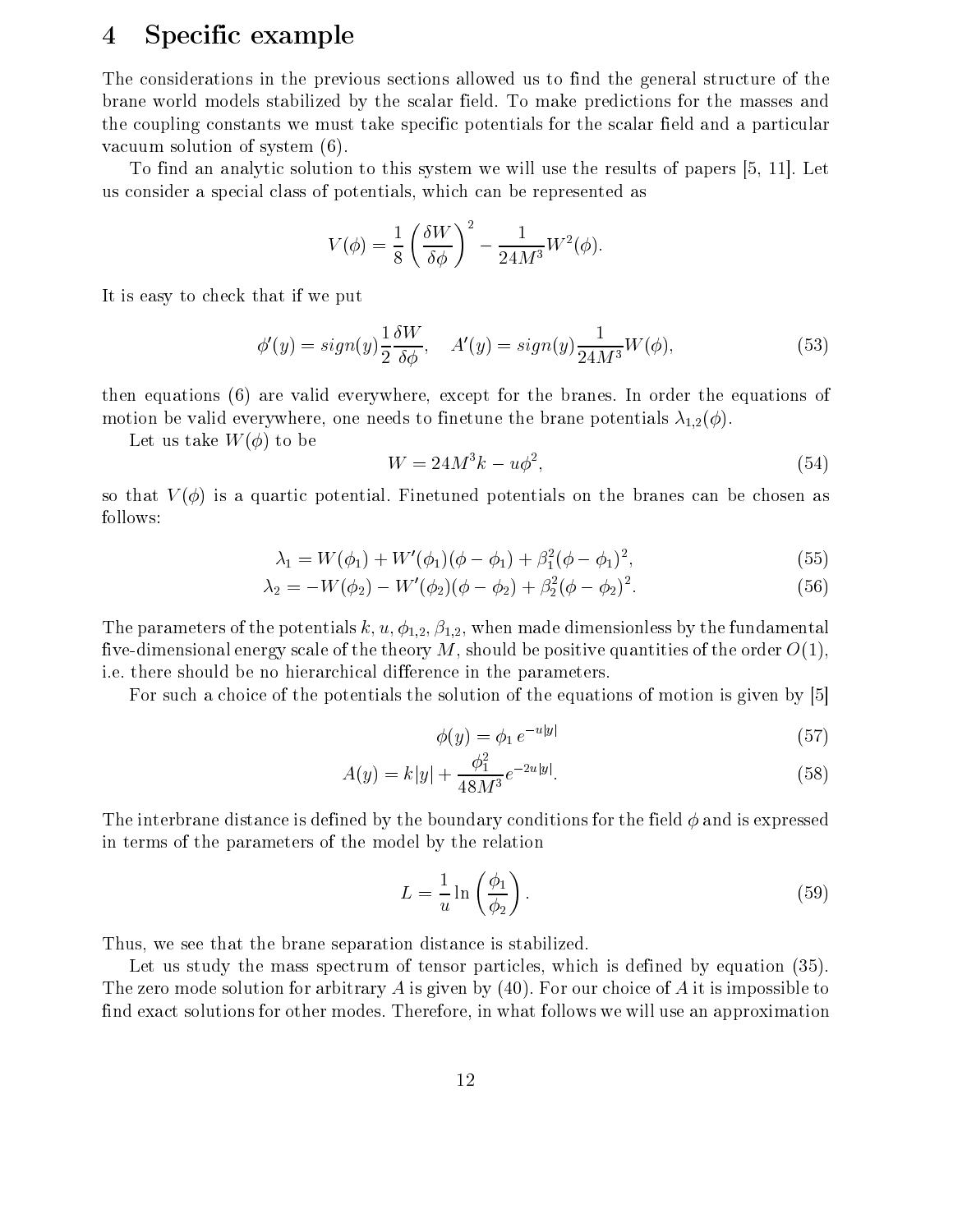$uL \ll 1$ , which is rather general and physically interesting [6]. Keeping in A only the terms linear in  $y$ , we get

$$
A(y) = \tilde{k}|y|, \quad \tilde{k} = k - \frac{\phi_1^2}{24M^3}u.
$$
 (60)

Thus, in this approximation equation (29) for the tensor field coincides with the equation of the unstabilized model, where a substitution  $k \to \tilde{k}$  was made. This equation can be solved exactly, and the formulas for eigenfunctions and eigenvalues were discussed in detail in [8]. In particular, in this approximation the normalized functions  $\psi_0$  for  $m_0 = 0$  look like

$$
\psi_0(y) = N_0 e^{-2\tilde{k}|y|}, \qquad N_0 = \frac{\tilde{k}^{\frac{1}{2}}}{(1 - e^{-2\tilde{k}L})^{\frac{1}{2}}}
$$
(61)

in the coordinates, which are Galilean on the brane at  $y = 0$ , and

$$
\psi_0(y) = N_0 e^{-2\tilde{k}|y| + 2\tilde{k}L}, \qquad N_0 = \frac{\tilde{k}^{\frac{1}{2}}}{(e^{2\tilde{k}L} - 1)^{\frac{1}{2}}}
$$
(62)

in the coordinates, which are Galilean on the brane at  $y = L$ . Formulas (37), (38), (39) give the following mass spectra

$$
m_n^2 = \pi^2 \tilde{k}^2 n^2 e^{-2\tilde{k}L}
$$
 (the brane at  $y = 0$ ),  $m_n^2 = \pi^2 \tilde{k}^2 n^2$  (the brane at  $y = L$ ). (63)

Let us study now the mass spectra of the scalar particles. Equation and boundary conditions  $(42)$  -  $(44)$  for our choice of the potentials and background solutions take the form:

$$
g_n'' + 2A'g_n' - 2\frac{\phi''}{\phi'}g_n' - \frac{(\phi')^2}{6M^3}g_n = -\mu_n^2 e^{2A}g_n,\tag{64}
$$

$$
(\beta_1^2 + u)g'_n + \mu_n^2 e^{2A} g_n |_{y=+0} = 0, \qquad (65)
$$

$$
(\beta_2^2 - u)g'_n - \mu_n^2 e^{2A} g_n |_{y=L-0} = 0,
$$
\n(66)

To find explicitly the eigenfunctions and eigenvalues of the problem we will use the same approximation  $uL \ll 1$ , which now implies

$$
uy = uL\frac{y}{L} < uL \ll 1
$$

Substituting the explicit form of  $\phi$  into (64) we get

$$
g_n'' + 2A'g_n' + 2ug' - \frac{\phi_1^2}{6M^3}u^2g_n + \mu_n^2 e^{2A}g_n = 0.
$$
 (67)

We solve this equation in the coordinates, which are Galilean on the brane at  $y = L$ . In this case  $A(y)$  is expressed in terms of  $\tilde{k}$  (60) as:

$$
A(y) = \tilde{k}(y - L).
$$

We have already found that for  $\beta_2^2 - u > 0$  all eigenvalues of this problem are larger than zero. Therefore, we introduce a new variable by the relation

$$
z = \frac{\mu_n}{\tilde{k}} e^{\tilde{k}y - \tilde{k}L}, \quad \frac{\mu_n}{\tilde{k}} e^{-\tilde{k}L} \le z \le \frac{\mu_n}{\tilde{k}}.
$$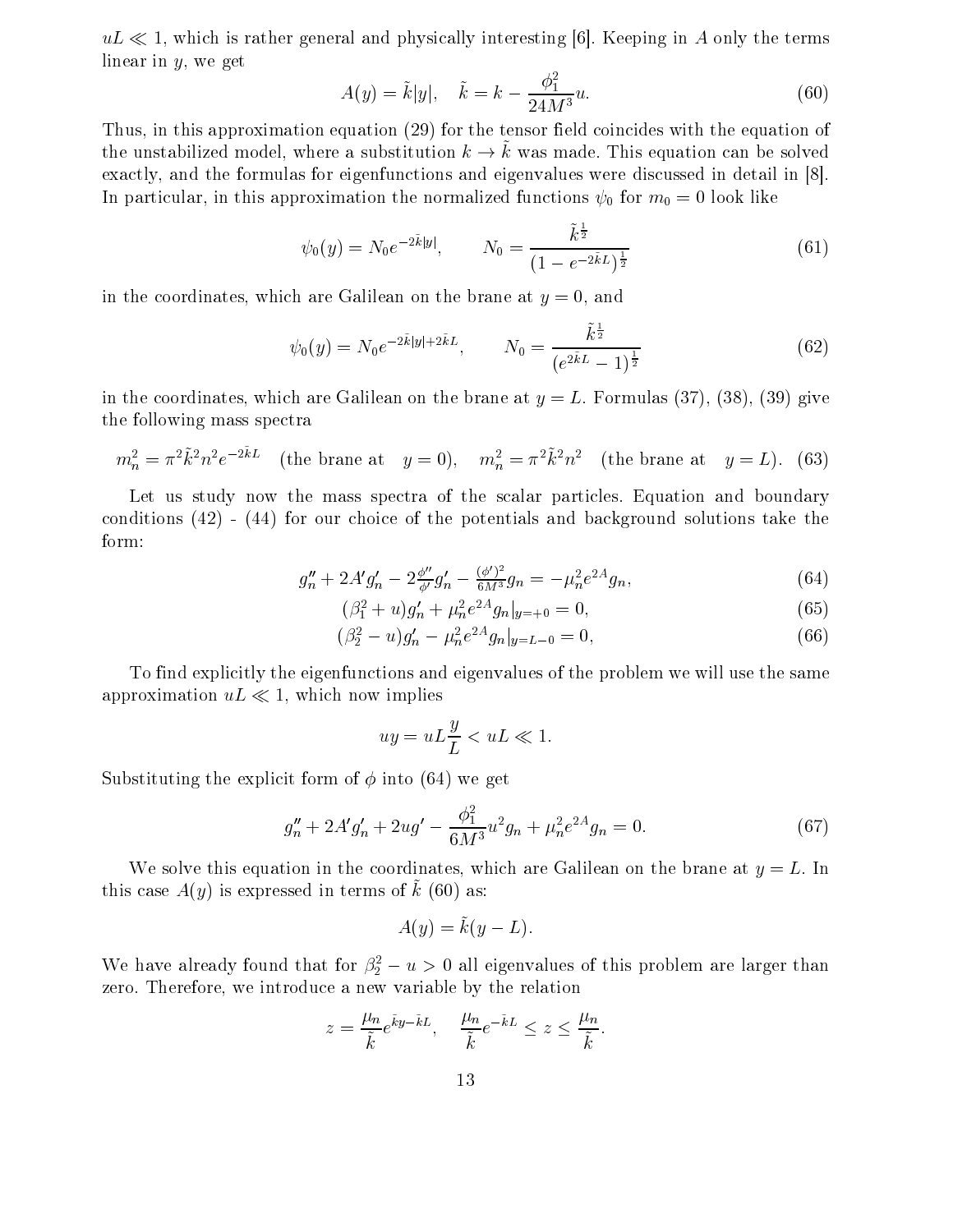In terms of this variable the equation takes the form:

$$
\frac{d^2g_n}{dz^2} + \left(3 + \frac{2u}{\tilde{k}}\right)\frac{1}{z}\frac{dg_n}{dz} + \left(1 - \frac{b^2}{z^2}\right)g_n = 0, \quad b^2 = \frac{\phi_1^2}{6M^3}\frac{u^2}{\tilde{k}^2}.\tag{68}
$$

Let us look for  $g_n$  in the form  $g_n(z) = z^a t_n(z)$ . Then the equation for  $t_n$  is

$$
\frac{d^2t_n}{dz^2} + \left(2a + 3 + \frac{2u}{\tilde{k}}\right) \frac{1}{z} \frac{dt_n}{dz} + \frac{a\left(a + 2 + \frac{2u}{\tilde{k}}\right)}{z^2} t_n + \left(1 - \frac{b^2}{z^2}\right) t_n = 0.
$$
 (69)

In order to turn this equation into the Bessel equation we put  $a = -\left(1 + \frac{u}{\overline{k}}\right)$  and get

$$
\frac{d^2t_n}{dz^2} + \frac{1}{z}\frac{dt_n}{dz} + \left(1 - \frac{\alpha^2}{z^2}\right)t_n = 0, \quad \alpha^2 = a^2 + b^2.
$$
 (70)

The general solution to this equation is

$$
t_n(z) = AJ_\alpha(z) + BJ_{-\alpha}(z), \quad \alpha = \sqrt{a^2 + b^2}.
$$

Correspondingly, we get

$$
g_n(z) = z^{-\left(1 + \frac{u}{k}\right)} \left( A J_\alpha(z) + B J_{-\alpha}(z) \right). \tag{71}
$$

The boundary conditions in terms of  $z$  look like:

$$
\tilde{k}z g_n + (\beta_1^2 + u) \frac{d g_n}{dz} \Big|_{z_1 = \frac{\mu_n}{k} e^{-\tilde{k}L}} = 0,
$$
\n
$$
\tilde{k}z g_n - (\beta_2^2 - u) \frac{d g_n}{dz} \Big|_{z_2 = \frac{\mu_n}{\tilde{k}}} = 0.
$$
\n(72)

Below we show that for reproducing the Newtonian gravity on the brane at  $y = L$  for strong five-dimensional gravity we must take  $\tilde{k}L \sim 35$ . In this case  $z_1 = \frac{\mu_n}{\tilde{k}} e^{-\tilde{k}L} \approx 0$  is a very good approximation, and the boundary condition at zero allows us to drop the singular term with  $J_{-\alpha}(z)$  i Thus, up to normalization  $g_n(z)$  can be written as

$$
g_n(z) = z^{-\left(1 + \frac{u}{\tilde{k}}\right)} J_\alpha(z),
$$

The second boundary condition at  $z_2 = \frac{\mu_n}{\tilde{k}}$  gives an equation for the mass spectrum of the scalar particles:

$$
\left(1+\alpha+\frac{u}{\tilde{k}}+\frac{\tilde{k}z_2^2}{\beta_2^2-u}\right)J_{\alpha}(z_2)-z_2J_{\alpha-1}(z_2)=0.
$$
\n(73)

Expanding the Bessel function for small  $z_2$  up to the second term and keeping the terms up to the order  $z_2^2$  in the equation, we get the following relation for the mass of the lowest scalar excitation:

$$
\mu_1^2 = \frac{4\tilde{k}^2(-1+\alpha-\frac{u}{\tilde{k}})(1+\alpha)(\beta_2^2-u)}{4\tilde{k}(1+\alpha)+(1+\alpha-\frac{u}{\tilde{k}})(\beta_2^2-u)}.
$$
\n(74)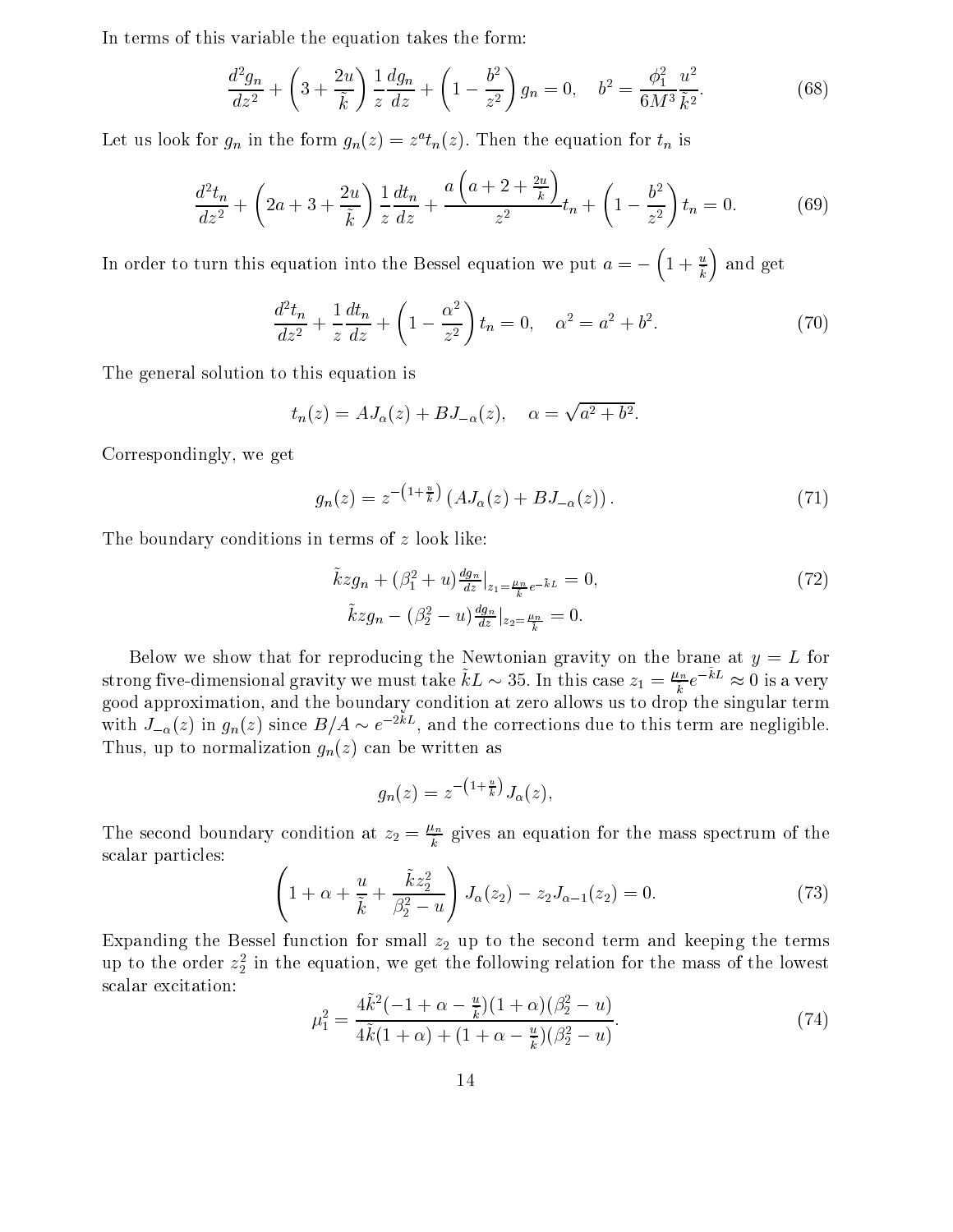For small  $u/\tilde{k}$  it reduces to

$$
\mu_1^2 = \frac{\phi_1^2 u^2}{3M^3} \frac{\beta_2^2 - u}{\beta_2^2 + 4\tilde{k}},\tag{75}
$$

which for  $\beta_2^2 \to \infty$  coincides with the results of papers [6, 7] in our approximation. The next roots of equation (73) are of the order  $\tilde{k}^2$ , and the asymptotic formula of the general theory [9] for large *n* gives  $\mu_n^2 = \pi^2 \tilde{k}^2 n^2$ .

The normalization condition for the eigenfunctions  $\{g_n(y), n = 0, 1, ...\}$  of the problem  $(42)$  -  $(44)$ , which gives the canonical kinetic terms in  $(50)$ , is the following

$$
\frac{3}{2} \int_0^L dy e^{2A} \left( g_n g_k + \frac{6M^3}{(\phi')^2} g'_n g'_k \right) = \delta_{nk}.
$$
 (76)

The normalized functions  $g_n(y)$  look like

$$
g_n(y) = A_n \left(\frac{\mu_n}{\tilde{k}} e^{\tilde{k}y - \tilde{k}L}\right)^{-(1 + \frac{u}{\tilde{k}})} J_\alpha \left(\frac{\mu_n}{\tilde{k}} e^{\tilde{k}y - \tilde{k}L}\right),\tag{77}
$$

$$
A_n = \frac{u\hat{\kappa}\phi_1\left(\mu_n/\tilde{k}\right)^{1+u/\tilde{k}}}{M^{\frac{3}{2}}3\mu_n} \left[ \frac{\sqrt{\pi}\left(\mu_n/\tilde{k}\right)^{\alpha-1}H(-\alpha,2\mu_n/\tilde{k})\Gamma(-\alpha+3/2)}{2^{2(\alpha+1)}\tilde{k}\Gamma(2+\alpha)\Gamma(1+\alpha)} + \frac{J_\alpha^2\left(\mu_n/\tilde{k}\right)}{\beta_2^2-u} \right]^{-\frac{1}{2}}
$$

Here  $H(a, y)$  is the Struve function. We also note that in our approximation the boundary term at  $y = 0$  is dropped in the normalization condition.

Now that we have found explicit expressions for the wave functions of the tensor and the scalar fields, we can find their coupling constants to matter on brane 2.

The coefficient in front of the zero mode of the tensor field  $b^0_{\mu\nu}(x)$  in (51) can be expressed in terms of the Planck mass on the brane at  $y = L$  as  $1/\sqrt{8M_{Pl}^2}$ . Then equation (62) implies:

$$
\frac{1}{\sqrt{8M_{Pl}^2}} = \frac{1}{\sqrt{8M^3}} N_0 = \frac{1}{\sqrt{8M^3}} \frac{\tilde{k}^{\frac{1}{2}}}{(e^{2\tilde{k}L} - 1)^{\frac{1}{2}}},\tag{78}
$$

which gives a relation between the Planck mass on the negative tension brane and the fundamental five-dimensional energy scale  $M$ 

$$
M_{Pl}^2 = M^3 \frac{e^{2\tilde{k}L} - 1}{\tilde{k}}.\tag{79}
$$

Again we have obtained the formulas, which coincide with the formulas of the unstabilized model after replacing  $k \to \tilde{k}$ . Therefore, in order to get the correct value of the gravitational constant on the brane at  $y = L$  on can take the same values of the parameters, which are used in the unstabilized model, i.e.  $M \sim \tilde{k} \sim 1 TeV$ ,  $\tilde{k}L \sim 35$  [6]. Then the parameter u may be of the order of ten  $GeV$ , and the radion mass (75) may be of the order of hundred  $GeV.$ 

The exact solution for the zero mode of the tensor field (40) allows one to get the relation between the Planck mass on the brane at  $y = L$  and the fundamental five-dimensional energy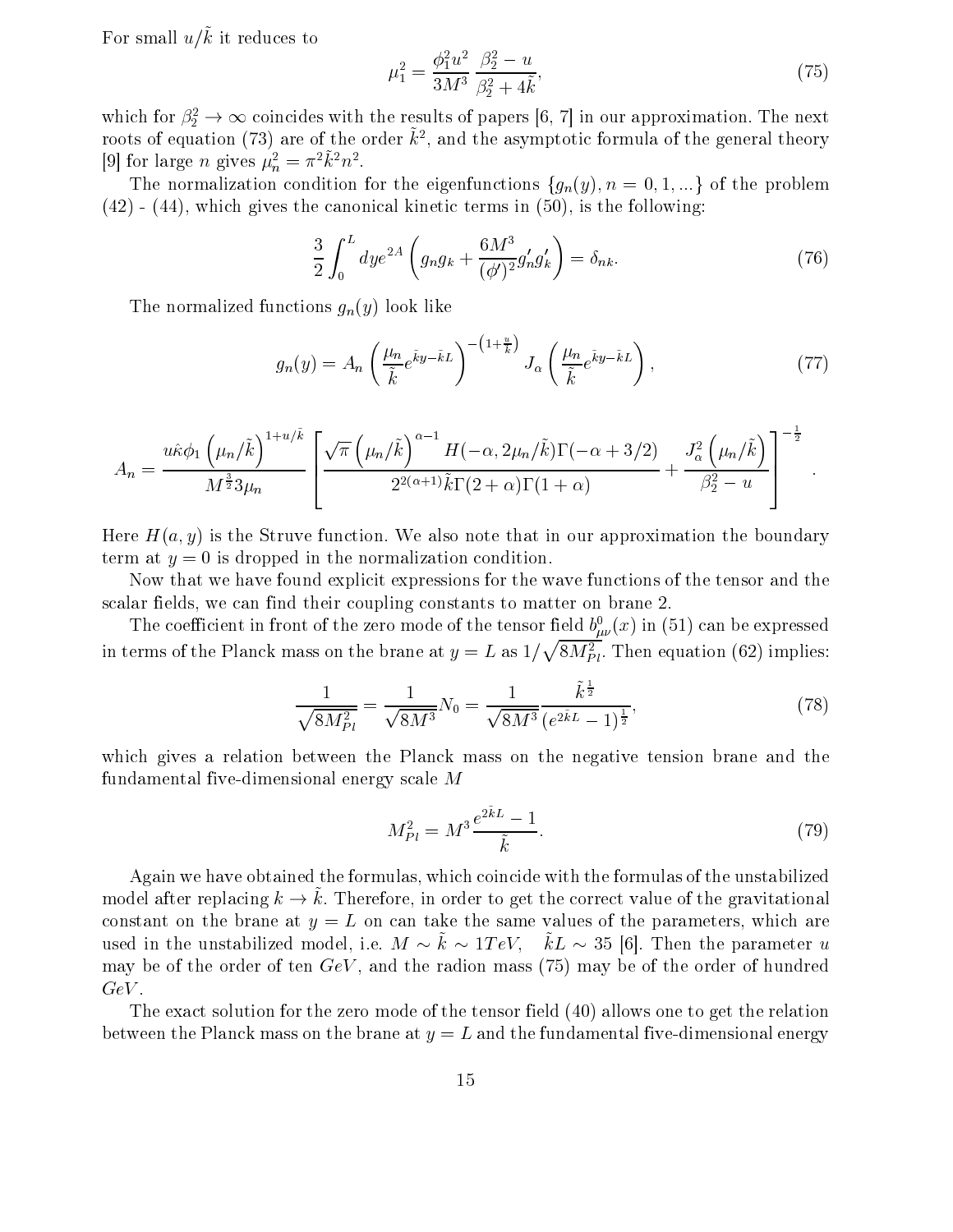scale beyond the approximation used here. Other possible approximations were studied in paper [6].

Formula (52) shows that the coupling constant of the n-th scalar mode to matter is defined by the value of its wave function on the brane and is approximately given by the relation

$$
\epsilon_n = -\frac{A_n}{\sqrt{32M^3}} J_\alpha \left(\frac{\mu_n}{\tilde{k}}\right) \left(\frac{\mu_n}{\tilde{k}}\right)^{-(1+u/k)}
$$

For the radion, this constant is

$$
\epsilon_1 \simeq -\frac{\mu_1}{\sqrt{24M^3\tilde{k}}} \sqrt{\frac{\beta_2^2 + 4\tilde{k}^2}{\beta_2^2 - u}},
$$

and turns out to be of the order  $\epsilon_1^{-1} \sim 50 TeV$  for the above given values of the model parameters.

#### $\overline{5}$ Discussion

In the present paper we have considered the general structure of the brane world models stabilized by the scalar field. For an arbitrary background configuration of the gravitational and scalar fields, satisfying the equations of motion for a stabilized model, we constructed the second variation Lagrangian and derived the equations for the fields describing the fluctuations against the background. A convenient gauge and a substitution were found, which enabled us to decouple the equations of motions and to isolate the five-dimensional degrees of freedom. It was shown that the tensor sector splits from the scalar one and has the same structure, as in the unstabilized model. Namely, for any background there is a massless four-dimensional graviton and a tower of massive tensor fields, which represent the four-dimensional degrees of freedom in the tensor sector.

The structure of the scalar sector was found to be more complicated: the operator of the mass squared turned out to be non-self-adjoint and its eigenfunctions to be non-orthogonal. Nevertheless, the structure of the five-dimensional action is such that the non-diagonal interaction terms of the four-dimensional scalar modes vanish.

For a particular choice of the background solution and the parameters of the model it was found that the influence of the scalar field background on the tensor excitations reduces to a renormalization of the parameter k of the unstabilized model, which is replaced by k  $(60)$ . In this case the inverse size of extra dimension and the masses of tensor excitations may be of the order of  $1 TeV$ , the radion mass being of the order of  $100 GeV$ . For this choice of the parameters the radion coupling constant to matter on the brane at  $y=L$  turned out to be approximately ten times smaller, than for the same choice of the parameters in the unstabilized model.

This result does not mean that the radion coupling to matter on the negative tension brane is always weak in the stabilized models. It is quite possible that it can be much larger for a different choice of the model parameters. In this case the radion mass and the masses of the tensor excitations must also shift. To find out, whether it is really so, one has to scan the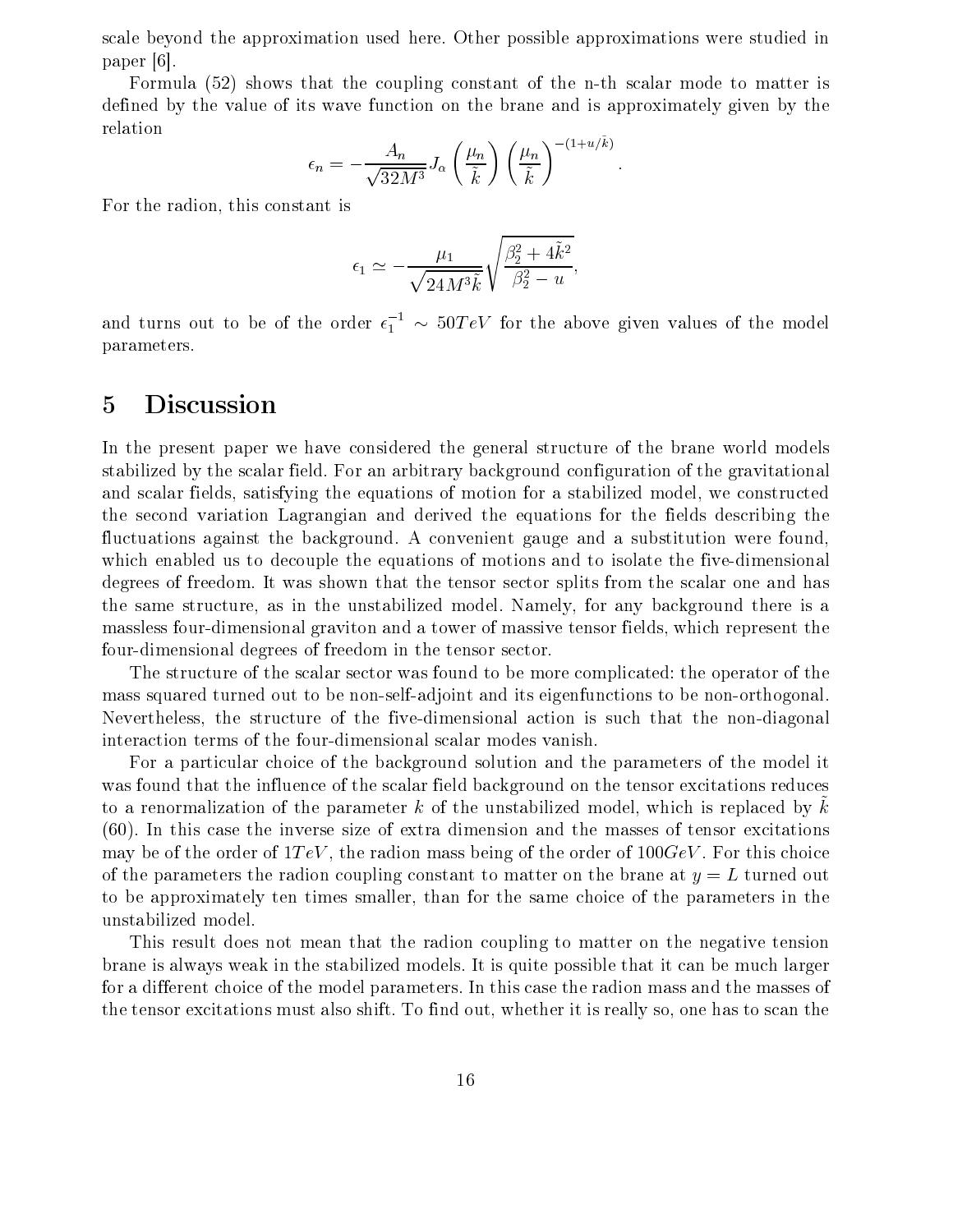whole parameter space of the model. The coupling of the radion to matter can also become stronger due to the radion-Higgs mixing as discussed, for example, in [7, 12, 13, 14].

### Acknowledgments

The work is partly supported by RFBR 04-02-16476, RFBR 04-02-17448, Universities of Russia UR.02.02.503, and Russian Ministry of Education and Science NS.1685.2003.2 grants. The authors are grateful to Yu. Grats, P. Ermolov, Yu. Kubyshin and V. Rubakov for useful discussions. I.V. would also like to thank A. Belyaev, S. Chivukula and C.-P. Yuan for interesting discussions.

## Список литературы

- [1] F. Feruglio, *Eur. Phys. J. C* 33 (2004) S114. S. Mele, *Eur. Phys. J. C* 33 (2004) S919. I. Antoniadis, *Eur. Phys. J. C* 33 (2004) S914. C. Csaki, "TASI lectures on extra dimensions and branes", arXiv:hep-ph/0404096. J. Hewett, J. March-Russell, *Phys. Lett. B* 592 (2004) 1.
- [2] V.A. Rubakov, *Phys. Usp.* 44 (2001) 871 [arXiv:hep-ph/0104152].
- [3] L. Randall, R. Sundrum, Phys. Rev. Lett. 83 (1999) 3370.
- $|4|$  W.D. Goldberger, M.B. Wise, *Phys. Rev. Lett.* **83** (1999) 4922.
- [5] O. DeWolfe, D.Z. Freedman, S.S. Gubser, A. Karch, *Phys. Rev. D* 62 (2000) 046008.
- [6] E.E. Boos, Yu.S. Mikhailov, M.N. Smolyakov, I.P. Volobuev, *Nucl. Phys. B* 717 (2005) 19.
- [7] C. Csaki, M.L. Graesser, G.D. Kribs, *Phys. Rev. D* 63 (2001) 065002.
- [8] E.E. Boos, I.P. Volobuev, Yu.A. Kubyshin, M.N. Smolyakov, Theor. Math. Phys. 131  $(2002)$  629 [arXiv:hep-th/0105304]; *Class. Quant. Grav.* **19** (2002) 4591
- [9] V.M. Babich, M.B. Kapilevich, S.G. Mikhlin, "Linear Equations of Mathematical Physics", Ch. II, §3 (in Russian), Nauka, Moscow, 1964.
- [10] L.D. Landau, E.M. Lifshitz, "The Classical Theory of Fields", Pergamon Press, Oxford  $(1975).$
- [11] A. Brandhuber, K. Sfetsos, *JHEP* 9910 (1999) 013.
- [12] G.F. Giudice, R. Rattazzi, J.D. Wells, *Nucl. Phys. B* 595 (2001) 250.
- [13] T. Han, G.D. Kribs, B. McElrath, *Phys. Rev. D* 64, (2001) 076003.
- [14] J.L. Hewett, T.G. Rizzo, *JHEP* 0308 (2003) 028.